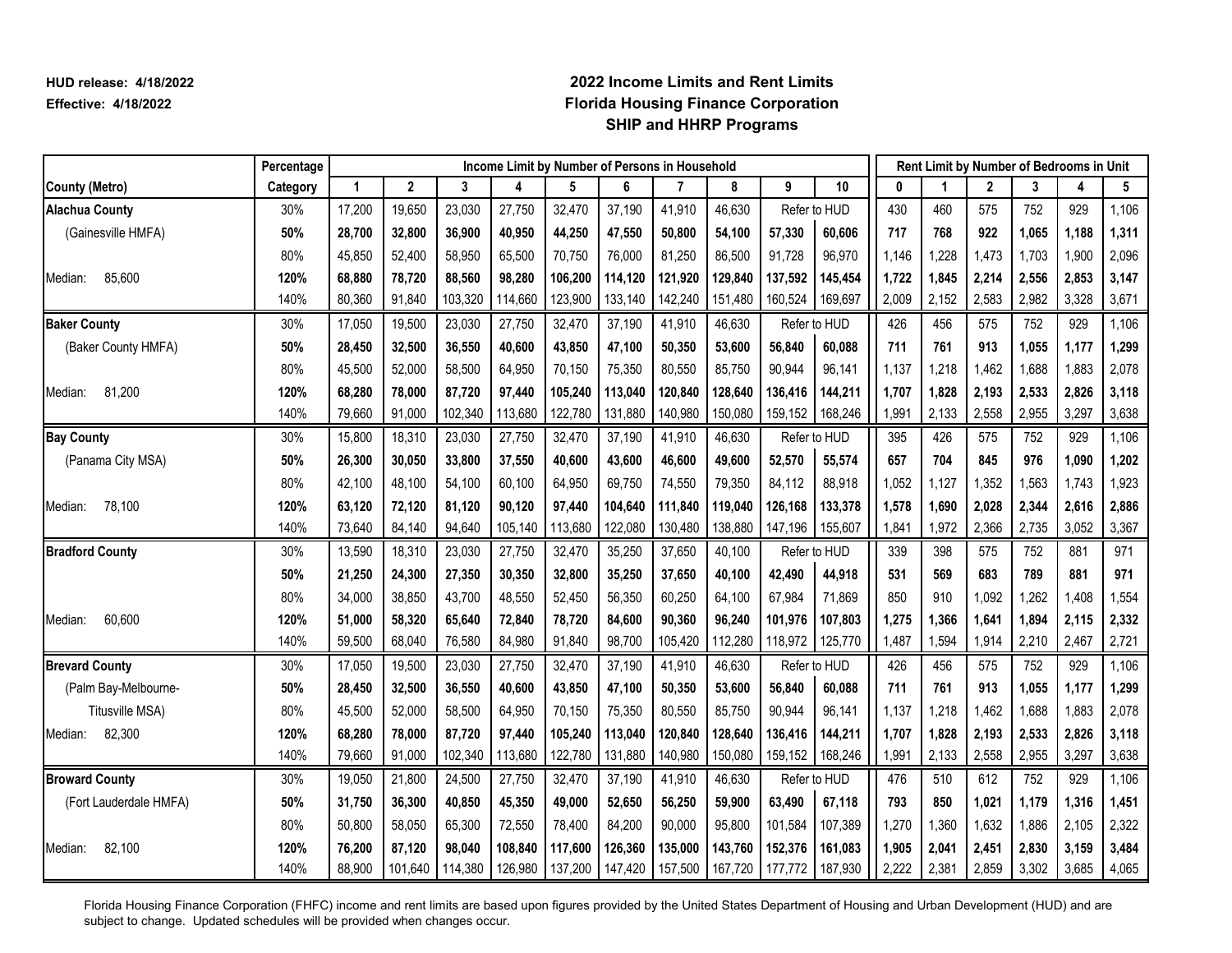|                         | Percentage |        |             |         | Income Limit by Number of Persons in Household |         |         |         |         |         |              |       |       |              |       | Rent Limit by Number of Bedrooms in Unit |       |
|-------------------------|------------|--------|-------------|---------|------------------------------------------------|---------|---------|---------|---------|---------|--------------|-------|-------|--------------|-------|------------------------------------------|-------|
| <b>County (Metro)</b>   | Category   | 1      | $\mathbf 2$ | 3       | 4                                              | 5       | 6       | 7       | 8       | 9       | 10           | 0     |       | $\mathbf{2}$ | 3     | 4                                        | 5     |
| <b>Calhoun County</b>   | 30%        | 13,590 | 18,310      | 23,030  | 27,750                                         | 32,470  | 35,950  | 38,400  | 40,900  |         | Refer to HUD | 339   | 398   | 575          | 752   | 898                                      | 991   |
|                         | 50%        | 21,700 | 24,800      | 27,900  | 30,950                                         | 33,450  | 35,950  | 38,400  | 40,900  | 43,330  | 45,806       | 542   | 581   | 697          | 805   | 898                                      | 991   |
|                         | 80%        | 34,650 | 39,600      | 44,550  | 49,500                                         | 53,500  | 57,450  | 61,400  | 65,350  | 69,328  | 73,290       | 866   | 928   | 1,113        | 1,287 | 1,436                                    | 1,584 |
| 63,600<br>Median:       | 120%       | 52,080 | 59,520      | 66,960  | 74,280                                         | 80,280  | 86,280  | 92,160  | 98,160  | 103,992 | 109,934      | 1,302 | 1,395 | 1,674        | 1,932 | 2,157                                    | 2,379 |
|                         | 140%       | 60,760 | 69,440      | 78,120  | 86,660                                         | 93,660  | 100,660 | 107,520 | 114,520 | 121,324 | 128,257      | 1,519 | 1,627 | 1,953        | 2,254 | 2,516                                    | 2,775 |
| <b>Charlotte County</b> | 30%        | 15,250 | 18,310      | 23,030  | 27,750                                         | 32,470  | 37,190  | 41,910  | 46,630  |         | Refer to HUD | 381   | 419   | 575          | 752   | 929                                      | 1,106 |
| (Punta Gorda MSA)       | 50%        | 25,400 | 29,000      | 32,650  | 36,250                                         | 39,150  | 42,050  | 44,950  | 47,850  | 50,750  | 53,650       | 635   | 680   | 816          | 942   | 1,051                                    | 1,160 |
|                         | 80%        | 40,600 | 46,400      | 52,200  | 58,000                                         | 62,650  | 67,300  | 71,950  | 76,600  | 81,200  | 85,840       | 1,015 | 1,087 | 1,305        | 1,508 | 1,682                                    | 1,856 |
| 76,000<br>Median:       | 120%       | 60,960 | 69,600      | 78,360  | 87,000                                         | 93,960  | 100,920 | 107,880 | 114,840 | 121,800 | 128,760      | 1,524 | 1,632 | 1,959        | 2,262 | 2,523                                    | 2,784 |
|                         | 140%       | 71,120 | 81,200      | 91,420  | 101,500                                        | 109,620 | 117,740 | 125,860 | 133,980 | 142,100 | 150,220      | 1,778 | 1,904 | 2,285        | 2,639 | 2,943                                    | 3,248 |
| <b>Citrus County</b>    | 30%        | 13,590 | 18,310      | 23,030  | 27,750                                         | 32,470  | 35,950  | 38,400  | 40,900  |         | Refer to HUD | 339   | 398   | 575          | 752   | 898                                      | 991   |
|                         | 50%        | 21,700 | 24,800      | 27,900  | 30,950                                         | 33,450  | 35,950  | 38,400  | 40,900  | 43,330  | 45,806       | 542   | 581   | 697          | 805   | 898                                      | 991   |
|                         | 80%        | 34,650 | 39,600      | 44,550  | 49,500                                         | 53,500  | 57,450  | 61,400  | 65,350  | 69,328  | 73,290       | 866   | 928   | 1,113        | 1,287 | 1,436                                    | 1,584 |
| 68,600<br>Median:       | 120%       | 52,080 | 59,520      | 66,960  | 74,280                                         | 80,280  | 86,280  | 92,160  | 98,160  | 103,992 | 109,934      | 1,302 | 1,395 | 1,674        | 1,932 | 2,157                                    | 2,379 |
|                         | 140%       | 60,760 | 69,440      | 78,120  | 86,660                                         | 93,660  | 100,660 | 107,520 | 114,520 | 121,324 | 128,257      | 1,519 | 1,627 | 1,953        | 2,254 | 2,516                                    | 2,775 |
| <b>Clay County</b>      | 30%        | 17,600 | 20,100      | 23,030  | 27,750                                         | 32,470  | 37,190  | 41,910  | 46,630  |         | Refer to HUD | 440   | 471   | 575          | 752   | 929                                      | 1,106 |
| (Jacksonville HMFA)     | 50%        | 29,300 | 33,450      | 37,650  | 41,800                                         | 45,150  | 48,500  | 51,850  | 55,200  | 58,520  | 61,864       | 732   | 784   | 941          | 1,086 | 1,212                                    | 1,338 |
|                         | 80%        | 46,850 | 53,550      | 60,250  | 66,900                                         | 72,300  | 77,650  | 83,000  | 88,350  | 93,632  | 98,982       | 1,171 | 1,255 | 1,506        | 1,740 | 1,941                                    | 2,141 |
| 86,500<br>Median:       | 120%       | 70,320 | 80,280      | 90,360  | 100,320                                        | 108,360 | 116,400 | 124,440 | 132,480 | 140,448 | 148,474      | 1,758 | 1,882 | 2,259        | 2,608 | 2,910                                    | 3,211 |
|                         | 140%       | 82,040 | 93,660      | 105,420 | 117,040                                        | 126,420 | 135,800 | 145,180 | 154,560 | 163,856 | 173,219      | 2,051 | 2,196 | 2,635        | 3,043 | 3,395                                    | 3,746 |
| <b>Collier County</b>   | 30%        | 19,850 | 22,650      | 25,500  | 28,300                                         | 32,470  | 37,190  | 41,910  | 46,630  |         | Refer to HUD | 496   | 531   | 637          | 759   | 929                                      | 1,106 |
| (Naples-Immokalee-      | 50%        | 33,050 | 37,750      | 42,450  | 47,150                                         | 50,950  | 54,700  | 58,500  | 62,250  | 66,010  | 69,782       | 826   | 885   | 1,061        | 1,226 | 1,367                                    | 1,509 |
| Marco Island MSA)       | 80%        | 52,850 | 60.400      | 67,950  | 75,450                                         | 81,500  | 87,550  | 93,600  | 99,600  | 105,616 | 111,651      | 1,321 | 1,415 | 1,698        | 1,961 | 2,188                                    | 2,415 |
| Median: 98,600          | 120%       | 79,320 | 90,600      | 101,880 | 113,160                                        | 122,280 | 131,280 | 140,400 | 149,400 | 158,424 | 167,477      | 1,983 | 2,124 | 2,547        | 2,943 | 3,282                                    | 3,622 |
|                         | 140%       | 92,540 | 105,700     | 118,860 | 132,020                                        | 142,660 | 153,160 | 163,800 | 174,300 | 184,828 | 195,390      | 2,313 | 2,478 | 2,971        | 3,433 | 3,829                                    | 4,226 |
| <b>Columbia County</b>  | 30%        | 13,800 | 18,310      | 23,030  | 27,750                                         | 32,470  | 37,190  | 40,650  | 43,250  |         | Refer to HUD | 345   | 401   | 575          | 752   | 929                                      | 1,048 |
|                         | 50%        | 22,950 | 26,200      | 29,500  | 32,750                                         | 35,400  | 38,000  | 40,650  | 43,250  | 45,850  | 48,470       | 573   | 614   | 737          | 851   | 950                                      | 1,048 |
|                         | 80%        | 36,700 | 41,950      | 47,200  | 52,400                                         | 56,600  | 60,800  | 65,000  | 69,200  | 73,360  | 77,552       | 917   | 983   | 1,180        | 1,362 | 1,520                                    | 1,677 |
| 65,500<br>Median:       | 120%       | 55,080 | 62,880      | 70,800  | 78,600                                         | 84,960  | 91,200  | 97,560  | 103,800 | 110,040 | 116,328      | 1,377 | 1,474 | 1,770        | 2,044 | 2,280                                    | 2,517 |
|                         | 140%       | 64,260 | 73,360      | 82,600  | 91,700                                         | 99,120  | 106,400 | 113,820 | 121,100 | 128,380 | 135,716      | 1,606 | 1,720 | 2,065        | 2,385 | 2,660                                    | 2,936 |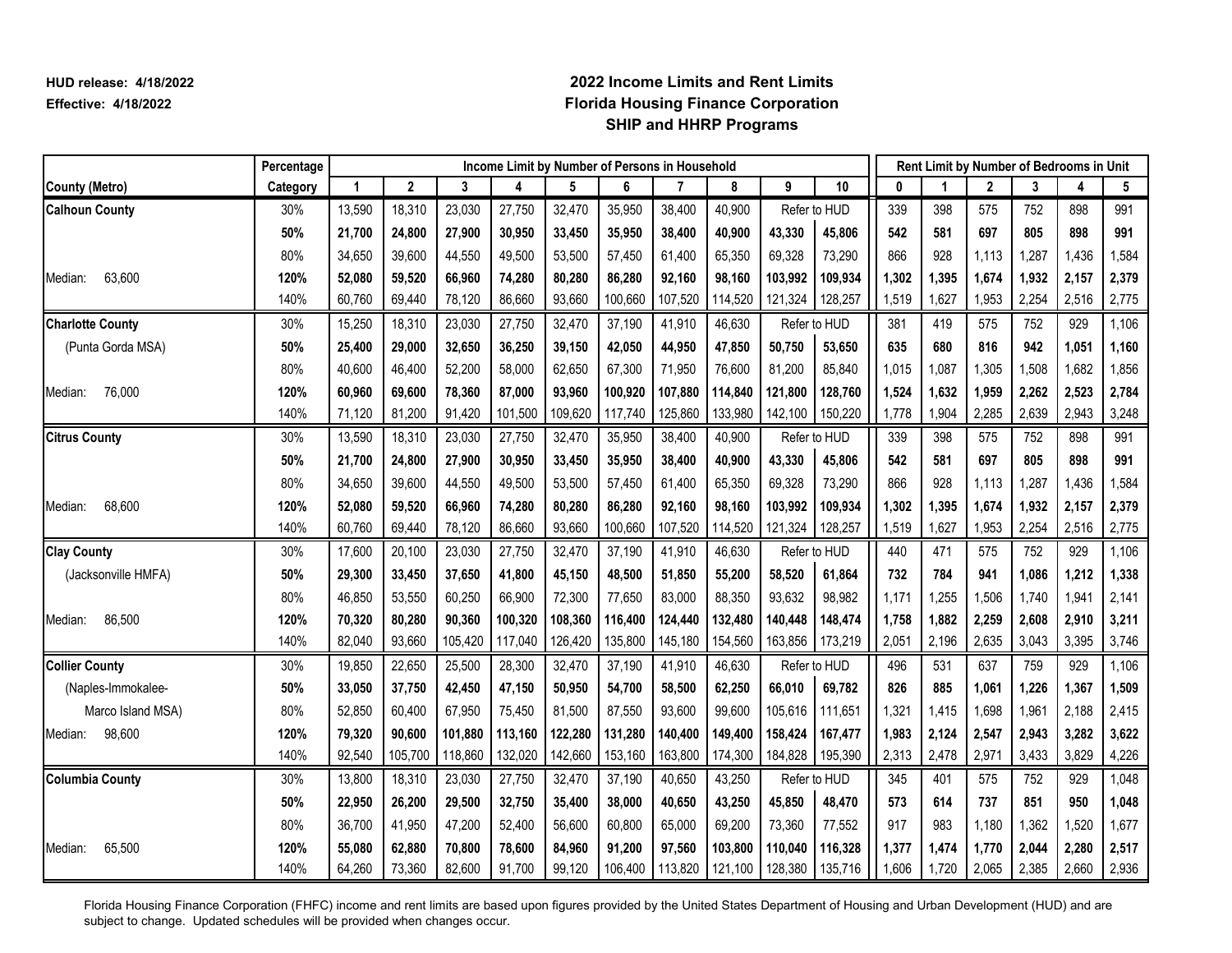|                        | Percentage |        |              |         | Income Limit by Number of Persons in Household |         |         |         |         |         |              |       |       |              |       | Rent Limit by Number of Bedrooms in Unit |       |
|------------------------|------------|--------|--------------|---------|------------------------------------------------|---------|---------|---------|---------|---------|--------------|-------|-------|--------------|-------|------------------------------------------|-------|
| <b>County (Metro)</b>  | Category   | 1      | $\mathbf{2}$ | 3       | 4                                              | 5       | 6       | 7       | 8       | 9       | 10           | 0     |       | $\mathbf{2}$ | 3     | 4                                        | 5     |
| <b>DeSoto County</b>   | 30%        | 13,590 | 18,310       | 23,030  | 27,750                                         | 32,470  | 35,250  | 37,650  | 40,100  |         | Refer to HUD | 339   | 398   | 575          | 752   | 881                                      | 971   |
|                        | 50%        | 21,250 | 24,300       | 27,350  | 30,350                                         | 32,800  | 35,250  | 37,650  | 40,100  | 42,490  | 44,918       | 531   | 569   | 683          | 789   | 881                                      | 971   |
|                        | 80%        | 34,000 | 38,850       | 43,700  | 48,550                                         | 52,450  | 56,350  | 60,250  | 64,100  | 67,984  | 71,869       | 850   | 910   | 1,092        | 1,262 | 1,408                                    | 1,554 |
| 46,600<br>Median:      | 120%       | 51,000 | 58,320       | 65,640  | 72,840                                         | 78,720  | 84,600  | 90,360  | 96,240  | 101,976 | 107,803      | 1,275 | 1,366 | 1,641        | 1,894 | 2,115                                    | 2,332 |
|                        | 140%       | 59,500 | 68,040       | 76,580  | 84,980                                         | 91,840  | 98,700  | 105,420 | 112,280 | 118,972 | 125,770      | 1,487 | 1,594 | 1,914        | 2,210 | 2,467                                    | 2,721 |
| <b>Dixie County</b>    | 30%        | 13,590 | 18,310       | 23,030  | 27,750                                         | 32,470  | 35,250  | 37,650  | 40,100  |         | Refer to HUD | 339   | 398   | 575          | 752   | 881                                      | 971   |
|                        | 50%        | 21,250 | 24,300       | 27,350  | 30,350                                         | 32,800  | 35,250  | 37,650  | 40,100  | 42,490  | 44,918       | 531   | 569   | 683          | 789   | 881                                      | 971   |
|                        | 80%        | 34,000 | 38,850       | 43,700  | 48,550                                         | 52,450  | 56,350  | 60,250  | 64,100  | 67,984  | 71,869       | 850   | 910   | 1,092        | 1,262 | 1,408                                    | 1,554 |
| 50,400<br>Median:      | 120%       | 51,000 | 58,320       | 65,640  | 72,840                                         | 78,720  | 84,600  | 90,360  | 96,240  | 101,976 | 107,803      | 1,275 | 1,366 | 1,641        | 1,894 | 2,115                                    | 2,332 |
|                        | 140%       | 59,500 | 68,040       | 76,580  | 84,980                                         | 91,840  | 98,700  | 105,420 | 112,280 | 118,972 | 125,770      | 1,487 | 1,594 | 1,914        | 2,210 | 2,467                                    | 2,721 |
| <b>Duval County</b>    | 30%        | 17,600 | 20,100       | 23,030  | 27,750                                         | 32,470  | 37,190  | 41,910  | 46,630  |         | Refer to HUD | 440   | 471   | 575          | 752   | 929                                      | 1,106 |
| (Jacksonville HMFA)    | 50%        | 29,300 | 33,450       | 37,650  | 41,800                                         | 45,150  | 48,500  | 51,850  | 55,200  | 58,520  | 61,864       | 732   | 784   | 941          | 1.086 | 1,212                                    | 1,338 |
|                        | 80%        | 46,850 | 53,550       | 60,250  | 66,900                                         | 72,300  | 77,650  | 83,000  | 88,350  | 93,632  | 98,982       | 1,171 | 1,255 | 1,506        | 1,740 | 1,941                                    | 2,141 |
| 86,500<br>Median:      | 120%       | 70,320 | 80,280       | 90,360  | 100,320                                        | 108,360 | 116,400 | 124,440 | 132,480 | 140,448 | 148,474      | 1,758 | 1,882 | 2,259        | 2,608 | 2,910                                    | 3,211 |
|                        | 140%       | 82,040 | 93,660       | 105,420 | 117,040                                        | 126,420 | 135,800 | 145,180 | 154,560 | 163,856 | 173,219      | 2,051 | 2,196 | 2,635        | 3,043 | 3,395                                    | 3,746 |
| <b>Escambia County</b> | 30%        | 16,250 | 18,600       | 23,030  | 27,750                                         | 32,470  | 37,190  | 41,910  | 46,630  |         | Refer to HUD | 406   | 435   | 575          | 752   | 929                                      | 1,106 |
| (Pensacola-Ferry Pass- | 50%        | 27,100 | 30.950       | 34,800  | 38,650                                         | 41,750  | 44,850  | 47,950  | 51,050  | 54,110  | 57,202       | 677   | 725   | 870          | 1,005 | 1,121                                    | 1,237 |
| Brent MSA)             | 80%        | 43,300 | 49,500       | 55,700  | 61,850                                         | 66,800  | 71,750  | 76,700  | 81,650  | 86,576  | 91,523       | 1,082 | 1,160 | 1,392        | 1,608 | 1,793                                    | 1,979 |
| 79,500<br>Median:      | 120%       | 65,040 | 74,280       | 83,520  | 92,760                                         | 100,200 | 107,640 | 115,080 | 122,520 | 129,864 | 137,285      | 1,626 | 1,741 | 2,088        | 2,412 | 2,691                                    | 2,970 |
|                        | 140%       | 75,880 | 86,660       | 97,440  | 108,220                                        | 116,900 | 125,580 | 134,260 | 142,940 | 151,508 | 160,166      | 1,897 | 2,031 | 2,436        | 2,814 | 3,139                                    | 3,465 |
| <b>Flagler County</b>  | 30%        | 15,700 | 18,310       | 23,030  | 27,750                                         | 32,470  | 37,190  | 41,910  | 46,630  |         | Refer to HUD | 392   | 425   | 575          | 752   | 929                                      | 1,106 |
| (Palm Coast HMFA)      | 50%        | 26,150 | 29,850       | 33,600  | 37,300                                         | 40,300  | 43,300  | 46,300  | 49,250  | 52,220  | 55,204       | 653   | 700   | 840          | 970   | 1,082                                    | 1,194 |
|                        | 80%        | 41,800 | 47,800       | 53,750  | 59,700                                         | 64,500  | 69,300  | 74,050  | 78,850  | 83,552  | 88,326       | 1,045 | 1,120 | 1,343        | 1,552 | 1,732                                    | 1,911 |
| 74,600<br>Median:      | 120%       | 62,760 | 71,640       | 80,640  | 89,520                                         | 96,720  | 103,920 | 111,120 | 118,200 | 125,328 | 132,490      | 1,569 | 1,680 | 2,016        | 2,328 | 2,598                                    | 2,866 |
|                        | 140%       | 73,220 | 83,580       | 94,080  | 104,440                                        | 112,840 | 121,240 | 129,640 | 137,900 | 146,216 | 154,571      | 1,830 | 1,960 | 2,352        | 2,716 | 3,031                                    | 3,344 |
| <b>Franklin County</b> | 30%        | 13,590 | 18,310       | 23,030  | 27,750                                         | 32,470  | 35,850  | 38,350  | 40,800  |         | Refer to HUD | 339   | 398   | 575          | 752   | 896                                      | 989   |
|                        | 50%        | 21,650 | 24,750       | 27,850  | 30,900                                         | 33,400  | 35,850  | 38,350  | 40,800  | 43,260  | 45,732       | 541   | 580   | 696          | 803   | 896                                      | 989   |
|                        | 80%        | 34,650 | 39,600       | 44,550  | 49,450                                         | 53,450  | 57,400  | 61,350  | 65,300  | 69,216  | 73,171       | 866   | 928   | 1,113        | 1,286 | 1,435                                    | 1,583 |
| 61,800<br>Median:      | 120%       | 51,960 | 59,400       | 66,840  | 74,160                                         | 80,160  | 86,040  | 92,040  | 97,920  | 103,824 | 109,757      | 1,299 | 1.392 | 1,671        | 1,929 | 2,151                                    | 2,374 |
|                        | 140%       | 60,620 | 69,300       | 77,980  | 86,520                                         | 93,520  | 100,380 | 107,380 | 114,240 | 121,128 | 128,050      | 1,515 | 1,624 | 1,949        | 2,250 | 2,509                                    | 2,770 |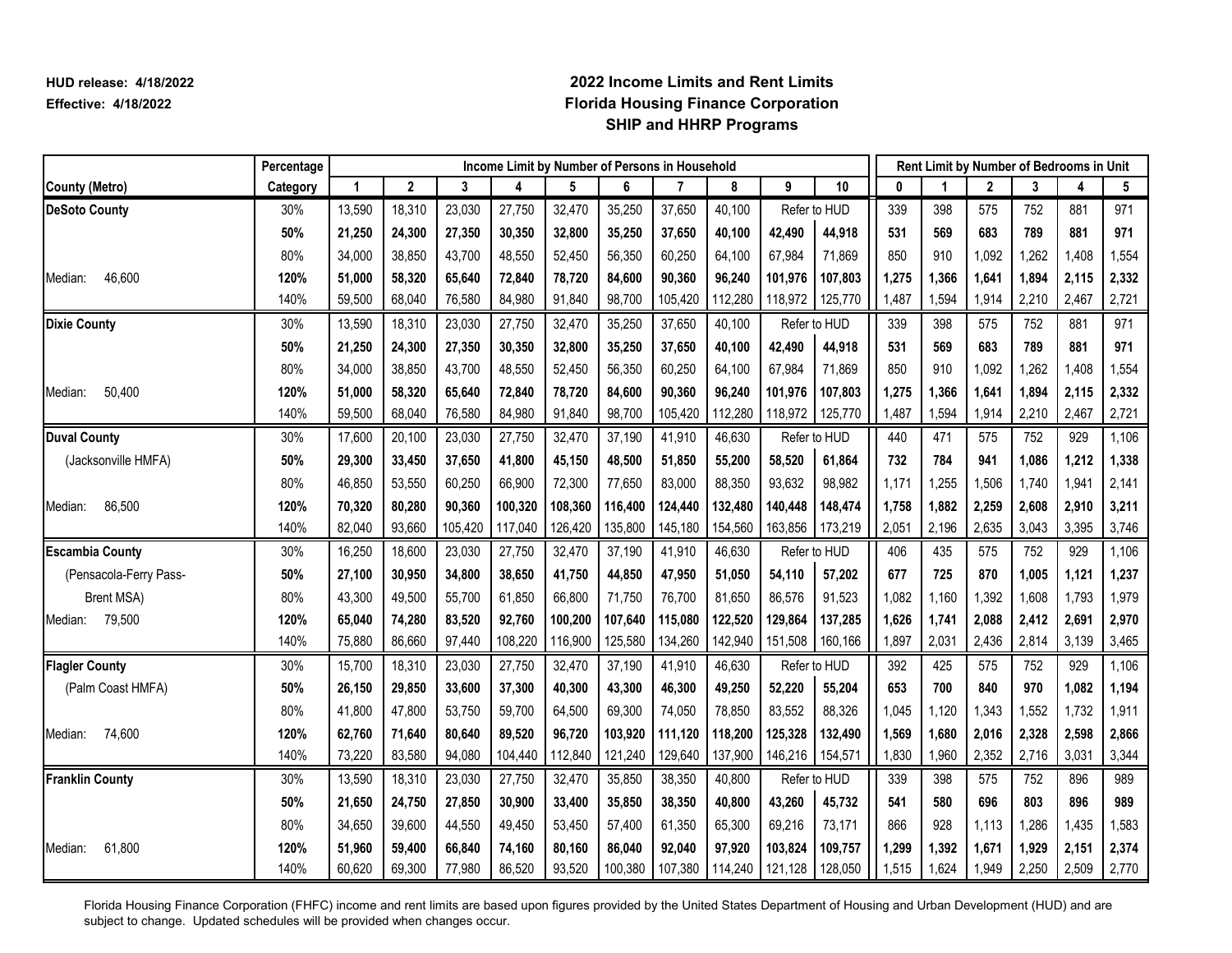|                         | Percentage |             |              |         | Income Limit by Number of Persons in Household |         |         |         |         |         |              |          |       |              |       | Rent Limit by Number of Bedrooms in Unit |       |
|-------------------------|------------|-------------|--------------|---------|------------------------------------------------|---------|---------|---------|---------|---------|--------------|----------|-------|--------------|-------|------------------------------------------|-------|
| <b>County (Metro)</b>   | Category   | $\mathbf 1$ | $\mathbf{2}$ | 3       | 4                                              | 5       | 6       | 7       | 8       | 9       | 10           | $\bf{0}$ |       | $\mathbf{2}$ | 3     | 4                                        | 5     |
| <b>Gadsden County</b>   | 30%        | 17,050      | 19,500       | 23,030  | 27,750                                         | 32,470  | 37,190  | 41,910  | 46,630  |         | Refer to HUD | 426      | 456   | 575          | 752   | 929                                      | 1,106 |
| (Tallahassee HMFA)      | 50%        | 28,450      | 32,500       | 36,550  | 40,600                                         | 43,850  | 47,100  | 50,350  | 53,600  | 56,840  | 60,088       | 711      | 761   | 913          | 1,055 | 1,177                                    | 1,299 |
|                         | 80%        | 45,500      | 52,000       | 58,500  | 64,950                                         | 70,150  | 75,350  | 80,550  | 85,750  | 90,944  | 96,141       | 1,137    | 1,218 | 1,462        | 1,688 | 1,883                                    | 2,078 |
| 81,200<br>Median:       | 120%       | 68,280      | 78,000       | 87,720  | 97,440                                         | 105,240 | 113,040 | 120,840 | 128,640 | 136,416 | 144,211      | 1,707    | 1,828 | 2,193        | 2,533 | 2,826                                    | 3,118 |
|                         | 140%       | 79,660      | 91,000       | 102,340 | 113,680                                        | 122,780 | 131,880 | 140,980 | 150,080 | 159,152 | 168,246      | 1,991    | 2,133 | 2,558        | 2,955 | 3,297                                    | 3,638 |
| <b>Gilchrist County</b> | 30%        | 17,200      | 19,650       | 23,030  | 27,750                                         | 32,470  | 37,190  | 41,910  | 46,630  |         | Refer to HUD | 430      | 460   | 575          | 752   | 929                                      | 1,106 |
| (Gainesville HMFA)      | 50%        | 28,700      | 32,800       | 36,900  | 40,950                                         | 44,250  | 47,550  | 50,800  | 54,100  | 57,330  | 60,606       | 717      | 768   | 922          | 1,065 | 1,188                                    | 1,311 |
|                         | 80%        | 45,850      | 52,400       | 58,950  | 65,500                                         | 70,750  | 76,000  | 81,250  | 86,500  | 91,728  | 96,970       | 1,146    | 1,228 | 1,473        | 1,703 | 1,900                                    | 2,096 |
| 85,600<br>Median:       | 120%       | 68,880      | 78,720       | 88,560  | 98,280                                         | 106,200 | 114,120 | 121,920 | 129,840 | 137,592 | 145,454      | 1,722    | 1,845 | 2,214        | 2,556 | 2,853                                    | 3,147 |
|                         | 140%       | 80,360      | 91,840       | 103,320 | 114,660                                        | 123,900 | 133,140 | 142,240 | 151,480 | 160,524 | 169,697      | 2,009    | 2,152 | 2,583        | 2,982 | 3,328                                    | 3,671 |
| <b>Glades County</b>    | 30%        | 13,590      | 18,310       | 23,030  | 27,750                                         | 32,470  | 35,250  | 37,650  | 40,100  |         | Refer to HUD | 339      | 398   | 575          | 752   | 881                                      | 971   |
|                         | 50%        | 21,250      | 24,300       | 27,350  | 30,350                                         | 32,800  | 35,250  | 37,650  | 40,100  | 42,490  | 44,918       | 531      | 569   | 683          | 789   | 881                                      | 971   |
|                         | 80%        | 34,000      | 38,850       | 43,700  | 48,550                                         | 52,450  | 56,350  | 60,250  | 64,100  | 67,984  | 71,869       | 850      | 910   | 1,092        | 1,262 | 1,408                                    | 1,554 |
| 54,200<br>Median:       | 120%       | 51,000      | 58,320       | 65,640  | 72,840                                         | 78,720  | 84,600  | 90,360  | 96,240  | 101,976 | 107,803      | 1,275    | 1,366 | 1,641        | 1,894 | 2,115                                    | 2,332 |
|                         | 140%       | 59,500      | 68,040       | 76,580  | 84,980                                         | 91,840  | 98,700  | 105,420 | 112,280 | 118,972 | 125,770      | 1,487    | 1,594 | 1,914        | 2,210 | 2,467                                    | 2,721 |
| <b>Gulf County</b>      | 30%        | 13,590      | 18,310       | 23,030  | 27,750                                         | 32,470  | 35,750  | 38,200  | 40,700  |         | Refer to HUD | 339      | 398   | 575          | 752   | 893                                      | 986   |
|                         | 50%        | 21,600      | 24,650       | 27,750  | 30,800                                         | 33,300  | 35,750  | 38,200  | 40,700  | 43,120  | 45,584       | 540      | 578   | 693          | 801   | 893                                      | 986   |
|                         | 80%        | 34,550      | 39,450       | 44,400  | 49,300                                         | 53,250  | 57,200  | 61,150  | 65,100  | 68,992  | 72,934       | 863      | 925   | 1,110        | 1.281 | 1,430                                    | 1,578 |
| 61,600<br>Median:       | 120%       | 51,840      | 59,160       | 66,600  | 73,920                                         | 79,920  | 85,800  | 91,680  | 97,680  | 103,488 | 109,402      | 1,296    | 1,387 | 1,665        | 1,923 | 2,145                                    | 2,367 |
|                         | 140%       | 60,480      | 69,020       | 77,700  | 86,240                                         | 93,240  | 100,100 | 106,960 | 113,960 | 120,736 | 127,635      | 1,512    | 1,618 | 1,942        | 2,243 | 2,502                                    | 2,761 |
| <b>Hamilton County</b>  | 30%        | 13,590      | 18,310       | 23,030  | 27,750                                         | 32,470  | 35,250  | 37,650  | 40,100  |         | Refer to HUD | 339      | 398   | 575          | 752   | 881                                      | 971   |
|                         | 50%        | 21,250      | 24,300       | 27,350  | 30,350                                         | 32,800  | 35,250  | 37,650  | 40,100  | 42,490  | 44,918       | 531      | 569   | 683          | 789   | 881                                      | 971   |
|                         | 80%        | 34,000      | 38.850       | 43,700  | 48,550                                         | 52,450  | 56,350  | 60,250  | 64,100  | 67,984  | 71,869       | 850      | 910   | 1,092        | 1,262 | 1,408                                    | 1,554 |
| 56,400<br>Median:       | 120%       | 51,000      | 58,320       | 65,640  | 72,840                                         | 78,720  | 84,600  | 90,360  | 96,240  | 101,976 | 107,803      | 1,275    | 1,366 | 1,641        | 1,894 | 2,115                                    | 2,332 |
|                         | 140%       | 59,500      | 68,040       | 76,580  | 84,980                                         | 91,840  | 98,700  | 105,420 | 112,280 | 118,972 | 125,770      | 1,487    | 1,594 | 1,914        | 2,210 | 2,467                                    | 2,721 |
| <b>Hardee County</b>    | 30%        | 13,590      | 18,310       | 23,030  | 27,750                                         | 32,470  | 35,250  | 37,650  | 40,100  |         | Refer to HUD | 339      | 398   | 575          | 752   | 881                                      | 971   |
|                         | 50%        | 21,250      | 24,300       | 27,350  | 30,350                                         | 32,800  | 35,250  | 37,650  | 40,100  | 42,490  | 44,918       | 531      | 569   | 683          | 789   | 881                                      | 971   |
|                         | 80%        | 34,000      | 38,850       | 43,700  | 48,550                                         | 52,450  | 56,350  | 60,250  | 64,100  | 67,984  | 71,869       | 850      | 910   | 1,092        | 1,262 | 1,408                                    | 1,554 |
| 54,900<br>Median:       | 120%       | 51,000      | 58,320       | 65,640  | 72,840                                         | 78,720  | 84,600  | 90,360  | 96,240  | 101,976 | 107,803      | 1,275    | 1,366 | 1,641        | 1,894 | 2,115                                    | 2,332 |
|                         | 140%       | 59,500      | 68,040       | 76,580  | 84,980                                         | 91,840  | 98,700  | 105,420 | 112,280 | 118,972 | 125,770      | 1,487    | 1,594 | 1,914        | 2,210 | 2,467                                    | 2,721 |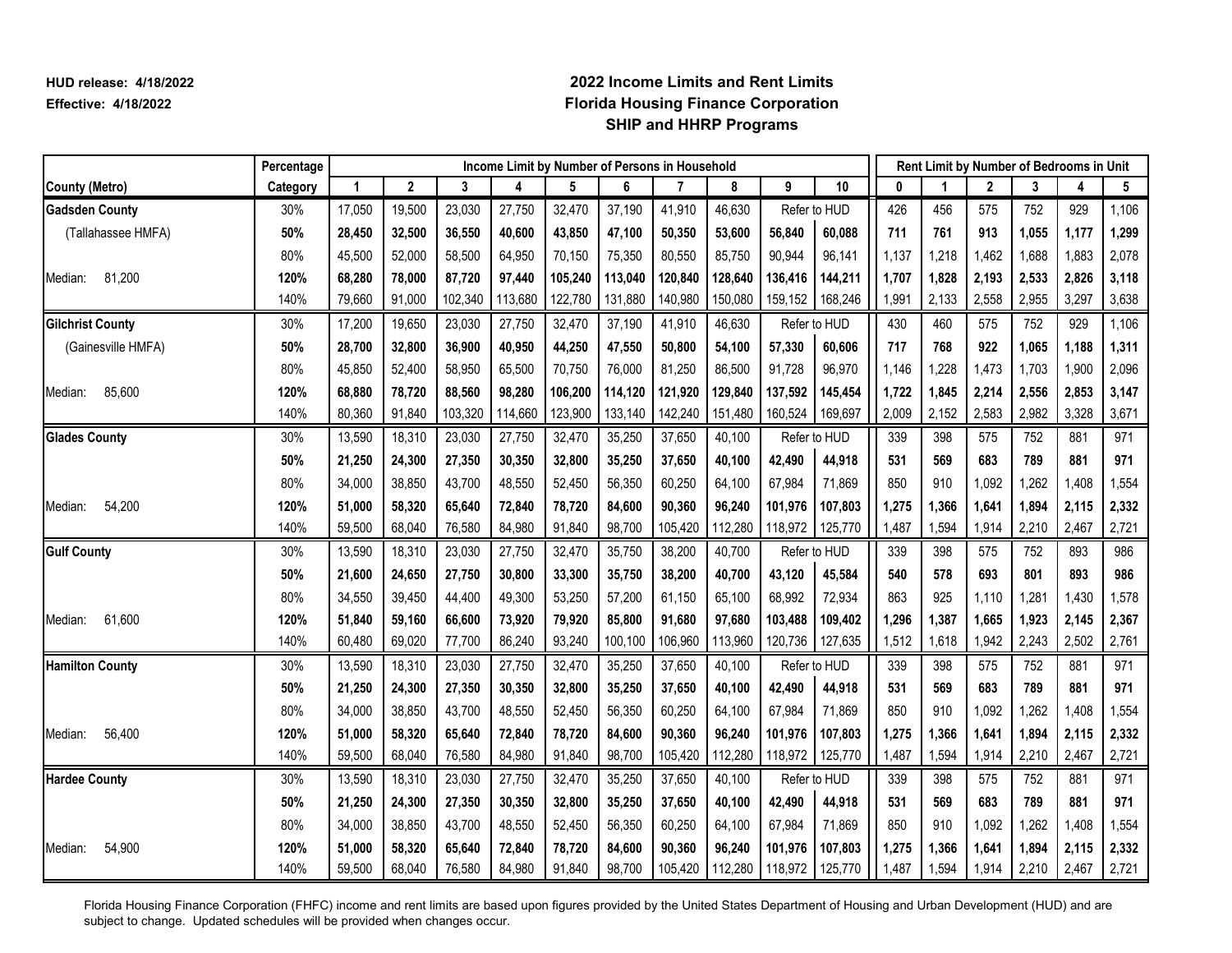|                            | Percentage |        |             |         | Income Limit by Number of Persons in Household |         |         |         |         |         |              |       |       |              |       | Rent Limit by Number of Bedrooms in Unit |       |
|----------------------------|------------|--------|-------------|---------|------------------------------------------------|---------|---------|---------|---------|---------|--------------|-------|-------|--------------|-------|------------------------------------------|-------|
| <b>County (Metro)</b>      | Category   | 1      | $\mathbf 2$ | 3       | 4                                              | 5       | 6       | 7       | 8       | 9       | 10           | 0     |       | $\mathbf{2}$ | 3     | 4                                        | 5     |
| <b>Hendry County</b>       | 30%        | 13,590 | 18,310      | 23,030  | 27,750                                         | 32,470  | 35,250  | 37,650  | 40,100  |         | Refer to HUD | 339   | 398   | 575          | 752   | 881                                      | 971   |
|                            | 50%        | 21,250 | 24,300      | 27,350  | 30,350                                         | 32,800  | 35,250  | 37,650  | 40,100  | 42,490  | 44,918       | 531   | 569   | 683          | 789   | 881                                      | 971   |
|                            | 80%        | 34,000 | 38,850      | 43,700  | 48,550                                         | 52,450  | 56,350  | 60,250  | 64,100  | 67,984  | 71,869       | 850   | 910   | 1,092        | 1,262 | 1,408                                    | 1,554 |
| 50,100<br>Median:          | 120%       | 51,000 | 58,320      | 65,640  | 72,840                                         | 78,720  | 84,600  | 90,360  | 96,240  | 101,976 | 107,803      | 1,275 | 1,366 | 1,641        | 1,894 | 2,115                                    | 2,332 |
|                            | 140%       | 59,500 | 68,040      | 76,580  | 84,980                                         | 91,840  | 98,700  | 105,420 | 112,280 | 118,972 | 125,770      | 1,487 | 1,594 | 1,914        | 2,210 | 2,467                                    | 2,721 |
| <b>Hernando County</b>     | 30%        | 17,300 | 19,750      | 23,030  | 27,750                                         | 32,470  | 37,190  | 41,910  | 46,630  |         | Refer to HUD | 432   | 463   | 575          | 752   | 929                                      | 1,106 |
| (Tampa-St.Petersburg-      | 50%        | 28,750 | 32,850      | 36,950  | 41,050                                         | 44,350  | 47,650  | 50,950  | 54,200  | 57,470  | 60,754       | 718   | 770   | 923          | 1,067 | 1,191                                    | 1,314 |
| Clearwater MSA)            | 80%        | 46,000 | 52,600      | 59,150  | 65,700                                         | 71,000  | 76,250  | 81,500  | 86,750  | 91,952  | 97,206       | 1,150 | 1,232 | 1,478        | 1,708 | 1,906                                    | 2,103 |
| 82,100<br>Median:          | 120%       | 69,000 | 78,840      | 88,680  | 98,520                                         | 106,440 | 114,360 | 122,280 | 130,080 | 137,928 | 145,810      | 1,725 | 1,848 | 2,217        | 2,562 | 2,859                                    | 3,154 |
|                            | 140%       | 80,500 | 91,980      | 103,460 | 114,940                                        | 124,180 | 133,420 | 142,660 | 151,760 | 160,916 | 170,111      | 2,012 | 2,156 | 2,586        | 2,989 | 3,335                                    | 3,680 |
| <b>Highlands County</b>    | 30%        | 13,590 | 18,310      | 23,030  | 27,750                                         | 32,470  | 35,950  | 38,400  | 40,900  |         | Refer to HUD | 339   | 398   | 575          | 752   | 898                                      | 991   |
|                            | 50%        | 21,700 | 24,800      | 27,900  | 30,950                                         | 33,450  | 35,950  | 38,400  | 40,900  | 43,330  | 45,806       | 542   | 581   | 697          | 805   | 898                                      | 991   |
|                            | 80%        | 34,650 | 39,600      | 44,550  | 49,500                                         | 53,500  | 57,450  | 61,400  | 65,350  | 69,328  | 73,290       | 866   | 928   | 1,113        | 1,287 | 1,436                                    | 1,584 |
| 63,500<br>Median:          | 120%       | 52,080 | 59,520      | 66,960  | 74,280                                         | 80,280  | 86,280  | 92,160  | 98,160  | 103,992 | 109,934      | 1,302 | 1,395 | 1,674        | 1,932 | 2,157                                    | 2,379 |
|                            | 140%       | 60,760 | 69,440      | 78,120  | 86,660                                         | 93,660  | 100,660 | 107,520 | 114,520 | 121,324 | 128,257      | 1,519 | 1,627 | 1,953        | 2,254 | 2,516                                    | 2,775 |
| <b>Hillsborough County</b> | 30%        | 17,300 | 19,750      | 23,030  | 27,750                                         | 32,470  | 37,190  | 41,910  | 46,630  |         | Refer to HUD | 432   | 463   | 575          | 752   | 929                                      | 1,106 |
| (Tampa-St.Petersburg-      | 50%        | 28,750 | 32,850      | 36,950  | 41,050                                         | 44,350  | 47,650  | 50,950  | 54,200  | 57,470  | 60,754       | 718   | 770   | 923          | 1,067 | 1,191                                    | 1,314 |
| Clearwater MSA)            | 80%        | 46,000 | 52,600      | 59,150  | 65,700                                         | 71,000  | 76,250  | 81,500  | 86,750  | 91,952  | 97,206       | 1,150 | 1,232 | 1,478        | 1,708 | 1,906                                    | 2,103 |
| 82,100<br>Median:          | 120%       | 69,000 | 78,840      | 88,680  | 98,520                                         | 106,440 | 114,360 | 122,280 | 130,080 | 137,928 | 145,810      | 1,725 | 1,848 | 2,217        | 2,562 | 2,859                                    | 3,154 |
|                            | 140%       | 80,500 | 91,980      | 103,460 | 114,940                                        | 124,180 | 133,420 | 142,660 | 151,760 | 160,916 | 170,111      | 2,012 | 2,156 | 2,586        | 2,989 | 3,335                                    | 3,680 |
| <b>Holmes County</b>       | 30%        | 13,590 | 18,310      | 23,030  | 27,750                                         | 32,470  | 35,250  | 37,650  | 40,100  |         | Refer to HUD | 339   | 398   | 575          | 752   | 881                                      | 971   |
|                            | 50%        | 21,250 | 24,300      | 27,350  | 30,350                                         | 32,800  | 35,250  | 37,650  | 40,100  | 42,490  | 44,918       | 531   | 569   | 683          | 789   | 881                                      | 971   |
|                            | 80%        | 34,000 | 38,850      | 43,700  | 48,550                                         | 52,450  | 56,350  | 60,250  | 64,100  | 67,984  | 71,869       | 850   | 910   | 1,092        | 1,262 | 1,408                                    | 1,554 |
| 56,800<br>Median:          | 120%       | 51,000 | 58,320      | 65,640  | 72,840                                         | 78,720  | 84,600  | 90,360  | 96,240  | 101,976 | 107,803      | 1,275 | 1,366 | 1,641        | 1,894 | 2,115                                    | 2,332 |
|                            | 140%       | 59,500 | 68,040      | 76,580  | 84,980                                         | 91,840  | 98,700  | 105,420 | 112,280 | 118,972 | 125,770      | 1,487 | 1,594 | 1,914        | 2,210 | 2,467                                    | 2,721 |
| <b>Indian River County</b> | 30%        | 16,800 | 19,200      | 23,030  | 27,750                                         | 32,470  | 37,190  | 41,910  | 46,630  |         | Refer to HUD | 420   | 450   | 575          | 752   | 929                                      | 1,106 |
| (Sebastian-Vero Beach MSA) | 50%        | 28,000 | 32,000      | 36,000  | 39,950                                         | 43,150  | 46,350  | 49,550  | 52,750  | 55,930  | 59,126       | 700   | 750   | 900          | 1,038 | 1,158                                    | 1,278 |
|                            | 80%        | 44,750 | 51,150      | 57,550  | 63,900                                         | 69,050  | 74,150  | 79,250  | 84,350  | 89,488  | 94,602       | 1,118 | 1,198 | 1,438        | 1,661 | 1,853                                    | 2,045 |
| 79,900<br>Median:          | 120%       | 67,200 | 76,800      | 86,400  | 95,880                                         | 103,560 | 111,240 | 118,920 | 126,600 | 134,232 | 141,902      | 1,680 | 1,800 | 2,160        | 2,493 | 2,781                                    | 3,069 |
|                            | 140%       | 78,400 | 89,600      | 100,800 | 111,860                                        | 120,820 | 129,780 | 138,740 | 147,700 | 156,604 | 165,553      | 1,960 | 2,100 | 2,520        | 2,908 | 3,244                                    | 3,580 |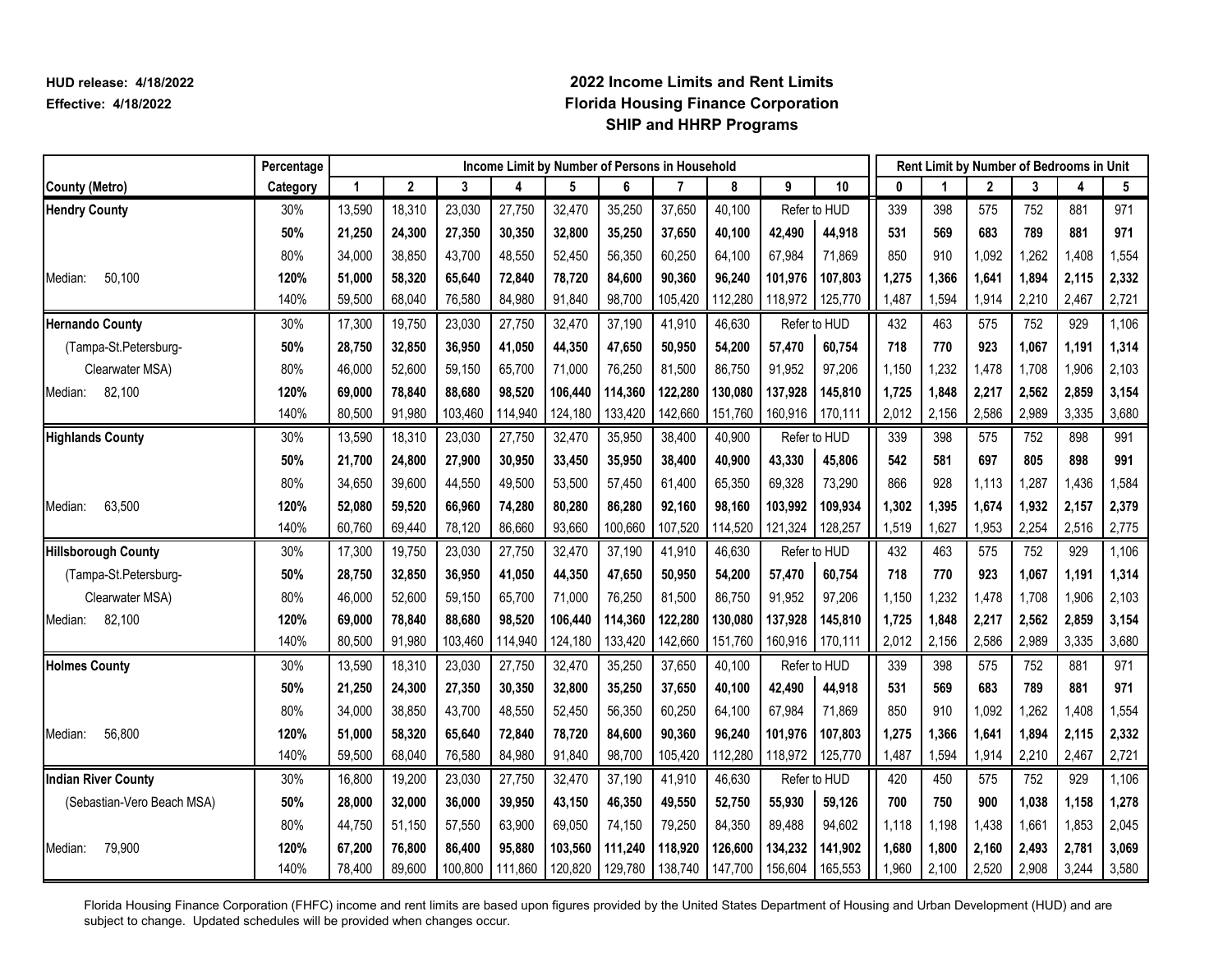|                             | Percentage |        |              |         | Income Limit by Number of Persons in Household |         |         |         |         |         | Rent Limit by Number of Bedrooms in Unit |       |       |              |       |       |       |
|-----------------------------|------------|--------|--------------|---------|------------------------------------------------|---------|---------|---------|---------|---------|------------------------------------------|-------|-------|--------------|-------|-------|-------|
| <b>County (Metro)</b>       | Category   | 1      | $\mathbf{2}$ | 3       | 4                                              | 5       | 6       | 7       | 8       | 9       | 10                                       | 0     |       | $\mathbf{2}$ | 3     | 4     | 5     |
| <b>Jackson County</b>       | 30%        | 13,590 | 18,310       | 23,030  | 27,750                                         | 32,470  | 35,250  | 37,650  | 40,100  |         | Refer to HUD                             | 339   | 398   | 575          | 752   | 881   | 971   |
|                             | 50%        | 21,250 | 24.300       | 27,350  | 30.350                                         | 32,800  | 35,250  | 37,650  | 40.100  | 42,490  | 44,918                                   | 531   | 569   | 683          | 789   | 881   | 971   |
|                             | 80%        | 34,000 | 38,850       | 43,700  | 48,550                                         | 52,450  | 56,350  | 60,250  | 64,100  | 67,984  | 71,869                                   | 850   | 910   | 1,092        | ,262  | ,408  | 1,554 |
| 58,000<br>Median:           | 120%       | 51,000 | 58,320       | 65,640  | 72,840                                         | 78,720  | 84,600  | 90,360  | 96,240  | 101.976 | 107,803                                  | 1,275 | 1,366 | 1.641        | 1,894 | 2,115 | 2,332 |
|                             | 140%       | 59,500 | 68,040       | 76,580  | 84,980                                         | 91,840  | 98,700  | 105,420 | 112,280 | 118,972 | 125,770                                  | 1,487 | 1,594 | 1,914        | 2,210 | 2,467 | 2,721 |
| Jefferson County            | 30%        | 17,050 | 19,500       | 23,030  | 27,750                                         | 32,470  | 37,190  | 41,910  | 46,630  |         | Refer to HUD                             | 426   | 456   | 575          | 752   | 929   | 1,106 |
| (Tallahassee HMFA)          | 50%        | 28,450 | 32.500       | 36.550  | 40,600                                         | 43.850  | 47.100  | 50,350  | 53.600  | 56,840  | 60,088                                   | 711   | 761   | 913          | 1.055 | 1,177 | 1,299 |
|                             | 80%        | 45,500 | 52,000       | 58,500  | 64,950                                         | 70,150  | 75,350  | 80,550  | 85,750  | 90,944  | 96,141                                   | 1,137 | 1,218 | 1,462        | 1,688 | 1,883 | 2,078 |
| 81,200<br>Median:           | 120%       | 68,280 | 78,000       | 87,720  | 97,440                                         | 105,240 | 113,040 | 120,840 | 128,640 | 136,416 | 144,211                                  | 1,707 | 1,828 | 2,193        | 2,533 | 2,826 | 3,118 |
|                             | 140%       | 79,660 | 91,000       | 102,340 | 113,680                                        | 122,780 | 131,880 | 140,980 | 150,080 | 159,152 | 168,246                                  | 1,991 | 2,133 | 2,558        | 2,955 | 3,297 | 3,638 |
| <b>Lafayette County</b>     | 30%        | 13,590 | 18,310       | 23,030  | 27,750                                         | 32,470  | 37,050  | 39,600  | 42,150  |         | Refer to HUD                             | 339   | 398   | 575          | 752   | 926   | 1,021 |
|                             | 50%        | 22,350 | 25,550       | 28,750  | 31,900                                         | 34,500  | 37,050  | 39,600  | 42,150  | 44,660  | 47,212                                   | 558   | 598   | 718          | 830   | 926   | 1,021 |
|                             | 80%        | 35,750 | 40,850       | 45,950  | 51,050                                         | 55,150  | 59,250  | 63,350  | 67,400  | 71,456  | 75,539                                   | 893   | 957   | 1,148        | 1,327 | 1,481 | 1,634 |
| 64,900<br>Median:           | 120%       | 53,640 | 61,320       | 69,000  | 76,560                                         | 82,800  | 88,920  | 95,040  | 101.160 | 107.184 | 113,309                                  | 1,341 | 1,437 | 1,725        | 1,992 | 2,223 | 2,452 |
|                             | 140%       | 62,580 | 71,540       | 80,500  | 89,320                                         | 96,600  | 103,740 | 110,880 | 118,020 | 125,048 | 132,194                                  | 1,564 | 1,676 | 2,012        | 2,324 | 2,593 | 2,861 |
| <b>Lake County</b>          | 30%        | 17,400 | 19,900       | 23,030  | 27,750                                         | 32,470  | 37,190  | 41,910  | 46,630  |         | Refer to HUD                             | 435   | 466   | 575          | 752   | 929   | 1,106 |
| (Orlando-Kissimmee-         | 50%        | 29,050 | 33,200       | 37,350  | 41,450                                         | 44,800  | 48,100  | 51,400  | 54,750  | 58,030  | 61,346                                   | 726   | 778   | 933          | 1,078 | 1,202 | 1,326 |
| Sanford MSA)                | 80%        | 46,450 | 53,050       | 59,700  | 66,300                                         | 71,650  | 76,950  | 82,250  | 87,550  | 92,848  | 98,154                                   | 1,161 | 1,243 | 1,492        | 1,724 | 1,923 | 2,122 |
| 80,100<br>Median:           | 120%       | 69,720 | 79,680       | 89.640  | 99,480                                         | 107,520 | 115,440 | 123,360 | 131,400 | 139,272 | 147,230                                  | 1,743 | 1.867 | 2,241        | 2,587 | 2,886 | 3,184 |
|                             | 140%       | 81,340 | 92,960       | 104,580 | 116,060                                        | 125,440 | 134,680 | 143,920 | 153,300 | 162,484 | 171,769                                  | 2,033 | 2,178 | 2,614        | 3,018 | 3,367 | 3,715 |
| Lee County                  | 30%        | 16,900 | 19,300       | 23,030  | 27,750                                         | 32,470  | 37,190  | 41,910  | 46.630  |         | Refer to HUD                             | 422   | 452   | 575          | 752   | 929   | 1,106 |
| (Cape Coral-Fort Myers MSA) | 50%        | 28,150 | 32,200       | 36,200  | 40,200                                         | 43,450  | 46,650  | 49,850  | 53,100  | 56,280  | 59,496                                   | 703   | 754   | 905          | 1,045 | 1,166 | 1,286 |
|                             | 80%        | 45,050 | 51,450       | 57,900  | 64,300                                         | 69,450  | 74,600  | 79,750  | 84,900  | 90,048  | 95,194                                   | 1,126 | 1,206 | 1,447        | 1,671 | 1,865 | 2,058 |
| 83,200<br>Median:           | 120%       | 67,560 | 77,280       | 86,880  | 96,480                                         | 104,280 | 111.960 | 119,640 | 127,440 | 135,072 | 142,790                                  | 1,689 | 1,810 | 2,172        | 2,509 | 2,799 | 3,088 |
|                             | 140%       | 78,820 | 90,160       | 101,360 | 112,560                                        | 121,660 | 130,620 | 139,580 | 148,680 | 157,584 | 166,589                                  | 1,970 | 2,112 | 2,534        | 2,927 | 3,265 | 3,603 |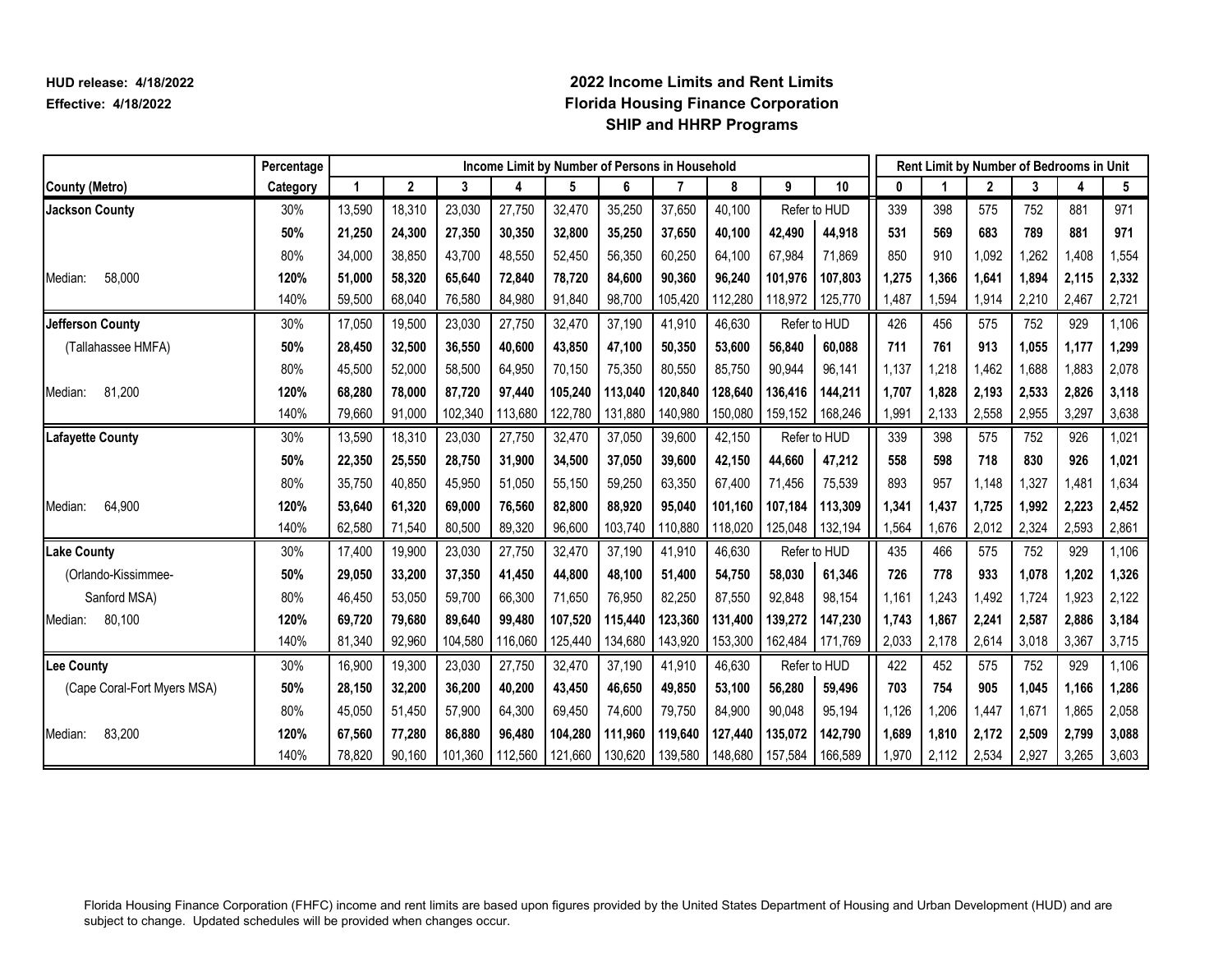|                         | Percentage |        |             |         | Income Limit by Number of Persons in Household |         |         |         |         |         |              |       |       |              |       | Rent Limit by Number of Bedrooms in Unit |       |
|-------------------------|------------|--------|-------------|---------|------------------------------------------------|---------|---------|---------|---------|---------|--------------|-------|-------|--------------|-------|------------------------------------------|-------|
| <b>County (Metro)</b>   | Category   | 1      | $\mathbf 2$ | 3       | 4                                              | 5       | 6       | 7       | 8       | 9       | 10           | 0     |       | $\mathbf{2}$ | 3     | 4                                        | 5     |
| <b>Leon County</b>      | 30%        | 17,050 | 19,500      | 23,030  | 27,750                                         | 32,470  | 37,190  | 41,910  | 46,630  |         | Refer to HUD | 426   | 456   | 575          | 752   | 929                                      | 1,106 |
| (Tallahassee HMFA)      | 50%        | 28,450 | 32,500      | 36,550  | 40,600                                         | 43,850  | 47,100  | 50,350  | 53,600  | 56,840  | 60,088       | 711   | 761   | 913          | 1,055 | 1,177                                    | 1,299 |
|                         | 80%        | 45,500 | 52,000      | 58,500  | 64,950                                         | 70,150  | 75,350  | 80,550  | 85,750  | 90,944  | 96,141       | 1,137 | 1,218 | 1,462        | 1,688 | 1,883                                    | 2,078 |
| 81,200<br>Median:       | 120%       | 68,280 | 78,000      | 87,720  | 97,440                                         | 105,240 | 113,040 | 120,840 | 128,640 | 136,416 | 144,211      | 1,707 | 1,828 | 2,193        | 2,533 | 2,826                                    | 3,118 |
|                         | 140%       | 79,660 | 91,000      | 102,340 | 113,680                                        | 122,780 | 131,880 | 140,980 | 150,080 | 159,152 | 168,246      | 1,991 | 2,133 | 2,558        | 2,955 | 3,297                                    | 3,638 |
| <b>Levy County HMFA</b> | 30%        | 13,590 | 18,310      | 23,030  | 27,750                                         | 32,470  | 35,250  | 37,650  | 40,100  |         | Refer to HUD | 339   | 398   | 575          | 752   | 881                                      | 971   |
|                         | 50%        | 21,250 | 24,300      | 27,350  | 30,350                                         | 32,800  | 35,250  | 37,650  | 40,100  | 42,490  | 44,918       | 531   | 569   | 683          | 789   | 881                                      | 971   |
|                         | 80%        | 34,000 | 38,850      | 43,700  | 48,550                                         | 52,450  | 56,350  | 60,250  | 64,100  | 67,984  | 71,869       | 850   | 910   | 1,092        | 1,262 | 1,408                                    | 1,554 |
| 51,900<br>Median:       | 120%       | 51,000 | 58,320      | 65,640  | 72,840                                         | 78,720  | 84,600  | 90,360  | 96,240  | 101,976 | 107,803      | 1,275 | 1,366 | 1,641        | 1,894 | 2,115                                    | 2,332 |
|                         | 140%       | 59,500 | 68,040      | 76,580  | 84,980                                         | 91,840  | 98,700  | 105,420 | 112,280 | 118,972 | 125,770      | 1,487 | 1,594 | 1,914        | 2,210 | 2,467                                    | 2,721 |
| <b>Liberty County</b>   | 30%        | 13,590 | 18,310      | 23,030  | 27,750                                         | 32,470  | 35,250  | 37,650  | 40,100  |         | Refer to HUD | 339   | 398   | 575          | 752   | 881                                      | 971   |
|                         | 50%        | 21,250 | 24,300      | 27,350  | 30,350                                         | 32,800  | 35,250  | 37,650  | 40,100  | 42,490  | 44,918       | 531   | 569   | 683          | 789   | 881                                      | 971   |
|                         | 80%        | 34,000 | 38,850      | 43,700  | 48,550                                         | 52,450  | 56,350  | 60,250  | 64,100  | 67,984  | 71,869       | 850   | 910   | 1,092        | 1,262 | 1,408                                    | 1,554 |
| 46,700<br>Median:       | 120%       | 51,000 | 58,320      | 65,640  | 72,840                                         | 78,720  | 84,600  | 90,360  | 96,240  | 101,976 | 107,803      | 1,275 | 1,366 | 1,641        | 1,894 | 2,115                                    | 2,332 |
|                         | 140%       | 59,500 | 68,040      | 76,580  | 84,980                                         | 91,840  | 98,700  | 105,420 | 112,280 | 118,972 | 125,770      | 1,487 | 1,594 | 1,914        | 2,210 | 2,467                                    | 2,721 |
| <b>Madison County</b>   | 30%        | 13,590 | 18,310      | 23,030  | 27,750                                         | 32,470  | 35,250  | 37,650  | 40,100  |         | Refer to HUD | 339   | 398   | 575          | 752   | 881                                      | 971   |
|                         | 50%        | 21,250 | 24,300      | 27,350  | 30,350                                         | 32,800  | 35,250  | 37,650  | 40,100  | 42,490  | 44,918       | 531   | 569   | 683          | 789   | 881                                      | 971   |
|                         | 80%        | 34,000 | 38,850      | 43,700  | 48,550                                         | 52,450  | 56,350  | 60,250  | 64,100  | 67,984  | 71,869       | 850   | 910   | 1,092        | 1,262 | 1,408                                    | 1,554 |
| 53,500<br>Median:       | 120%       | 51,000 | 58,320      | 65,640  | 72,840                                         | 78,720  | 84,600  | 90,360  | 96,240  | 101.976 | 107,803      | 1,275 | 1,366 | 1,641        | 1,894 | 2,115                                    | 2,332 |
|                         | 140%       | 59,500 | 68,040      | 76,580  | 84,980                                         | 91,840  | 98,700  | 105,420 | 112,280 | 118,972 | 125,770      | 1,487 | 1,594 | 1,914        | 2,210 | 2,467                                    | 2,721 |
| <b>Manatee County</b>   | 30%        | 18,150 | 20,750      | 23,350  | 27,750                                         | 32,470  | 37,190  | 41,910  | 46,630  |         | Refer to HUD | 453   | 486   | 583          | 752   | 929                                      | 1,106 |
| (North Port-Sarasota-   | 50%        | 30,250 | 34,550      | 38,850  | 43,150                                         | 46,650  | 50,100  | 53,550  | 57,000  | 60,410  | 63,862       | 756   | 810   | 971          | 1,122 | 1,252                                    | 1,381 |
| <b>Bradenton MSA)</b>   | 80%        | 48,350 | 55,250      | 62,150  | 69,050                                         | 74,600  | 80,100  | 85,650  | 91,150  | 96,656  | 102,179      | 1,208 | 1,295 | 1,553        | 1,795 | 2,002                                    | 2,210 |
| Median: 90,400          | 120%       | 72,600 | 82,920      | 93,240  | 103,560                                        | 111,960 | 120,240 | 128,520 | 136,800 | 144,984 | 153,269      | 1,815 | 1,944 | 2,331        | 2,694 | 3,006                                    | 3,316 |
|                         | 140%       | 84,700 | 96,740      | 108,780 | 120,820                                        | 130,620 | 140,280 | 149,940 | 159,600 | 169,148 | 178,814      | 2,117 | 2,268 | 2,719        | 3,143 | 3,507                                    | 3,869 |
| <b>Marion County</b>    | 30%        | 13,590 | 18,310      | 23,030  | 27,750                                         | 32,470  | 36,100  | 38,600  | 41,100  |         | Refer to HUD | 339   | 398   | 575          | 752   | 902                                      | 996   |
| (Ocala MSA)             | 50%        | 21,800 | 24,900      | 28,000  | 31,100                                         | 33,600  | 36,100  | 38,600  | 41,100  | 43,540  | 46,028       | 545   | 583   | 700          | 808   | 902                                      | 996   |
|                         | 80%        | 34,850 | 39,800      | 44,800  | 49,750                                         | 53,750  | 57,750  | 61,700  | 65,700  | 69,664  | 73,645       | 871   | 933   | 1,120        | 1,293 | 1,443                                    | 1,592 |
| 65,200<br>Median:       | 120%       | 52,320 | 59,760      | 67,200  | 74,640                                         | 80,640  | 86,640  | 92,640  | 98,640  | 104,496 | 110,467      | 1,308 | 1.401 | 1,680        | 1,941 | 2,166                                    | 2,391 |
|                         | 140%       | 61,040 | 69,720      | 78,400  | 87,080                                         | 94,080  | 101,080 | 108,080 | 115,080 | 121,912 | 128,878      | 1,526 | 1,634 | 1,960        | 2,264 | 2,527                                    | 2,789 |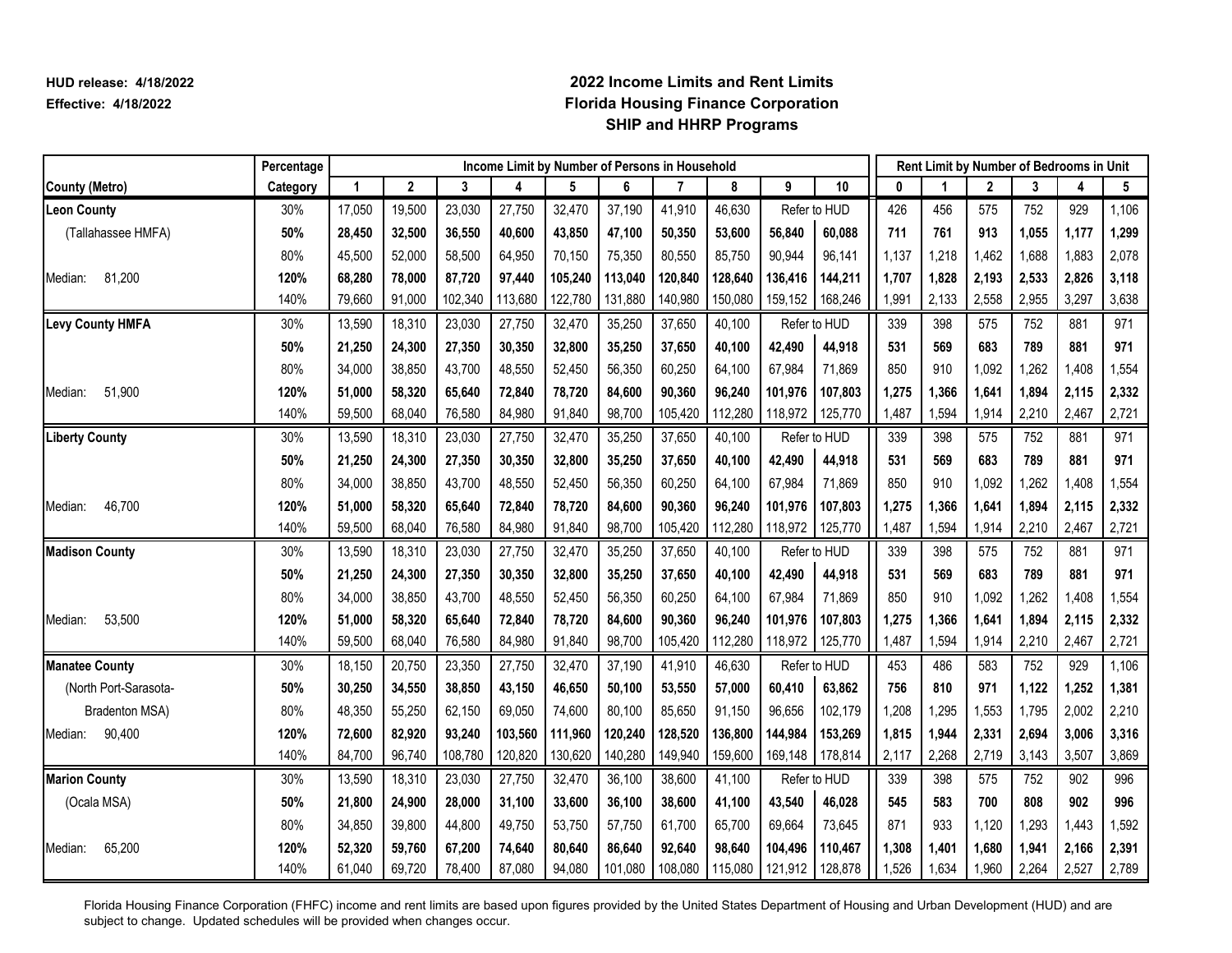|                                | Percentage |         |             |         | Income Limit by Number of Persons in Household |         |         |         |         |         |              |       |       |              |       | Rent Limit by Number of Bedrooms in Unit |       |
|--------------------------------|------------|---------|-------------|---------|------------------------------------------------|---------|---------|---------|---------|---------|--------------|-------|-------|--------------|-------|------------------------------------------|-------|
| <b>County (Metro)</b>          | Category   |         | $\mathbf 2$ | 3       | 4                                              | 5       | 6       | 7       | 8       | 9       | 10           | 0     |       | $\mathbf{2}$ | 3     | 4                                        | 5     |
| <b>Martin County</b>           | 30%        | 16,800  | 19,200      | 23,030  | 27,750                                         | 32,470  | 37,190  | 41,910  | 46,630  |         | Refer to HUD | 420   | 450   | 575          | 752   | 929                                      | 1,106 |
| (Port Saint Lucie MSA)         | 50%        | 28,000  | 32,000      | 36,000  | 40,000                                         | 43,200  | 46,400  | 49,600  | 52,800  | 56,000  | 59,200       | 700   | 750   | 900          | 1,040 | 1,160                                    | 1,280 |
|                                | 80%        | 44,800  | 51,200      | 57,600  | 64,000                                         | 69,150  | 74,250  | 79,400  | 84,500  | 89,600  | 94,720       | 1,120 | 1,200 | 1,440        | 1,664 | 1,856                                    | 2,048 |
| 84,500<br>Median:              | 120%       | 67,200  | 76,800      | 86,400  | 96,000                                         | 103,680 | 111,360 | 119,040 | 126,720 | 134,400 | 142,080      | 1,680 | 1,800 | 2,160        | 2,496 | 2,784                                    | 3,072 |
|                                | 140%       | 78,400  | 89,600      | 100,800 | 112,000                                        | 120,960 | 129,920 | 138,880 | 147,840 | 156,800 | 165,760      | 1,960 | 2,100 | 2,520        | 2,912 | 3,248                                    | 3,584 |
| Miami-Dade County              | 30%        | 20,500  | 23,400      | 26,350  | 29,250                                         | 32,470  | 37,190  | 41,910  | 46,630  |         | Refer to HUD | 512   | 548   | 658          | 771   | 929                                      | 1,106 |
| (Miami-Miami Bch-Kendall HMFA) | 50%        | 34,150  | 39,000      | 43,900  | 48,750                                         | 52,650  | 56,550  | 60,450  | 64,350  | 68,250  | 72,150       | 853   | 914   | 1,097        | 1,267 | 1,413                                    | 1,560 |
|                                | 80%        | 54,600  | 62,400      | 70,200  | 78,000                                         | 84,250  | 90,500  | 96,750  | 103,000 | 109,200 | 115,440      | 1,365 | 1,462 | 1,755        | 2,028 | 2,262                                    | 2,496 |
| 68,300<br>Median:              | 120%       | 81,960  | 93,600      | 105,360 | 117,000                                        | 126,360 | 135,720 | 145,080 | 154,440 | 163,800 | 173,160      | 2,049 | 2,194 | 2,634        | 3,042 | 3,393                                    | 3,744 |
|                                | 140%       | 95,620  | 109,200     | 122,920 | 136,500                                        | 147,420 | 158,340 | 169,260 | 180,180 | 191,100 | 202,020      | 2,390 | 2,560 | 3,073        | 3,549 | 3,958                                    | 4,368 |
| <b>Monroe County</b>           | 30%        | 21,550  | 24,600      | 27,700  | 30,750                                         | 33,250  | 37,190  | 41,910  | 46,630  |         | Refer to HUD | 538   | 576   | 692          | 800   | 929                                      | 1,106 |
|                                | 50%        | 35,900  | 41,000      | 46,150  | 51,250                                         | 55,350  | 59,450  | 63,550  | 67,650  | 71,750  | 75,850       | 897   | 961   | 1,153        | 1.332 | 1,486                                    | 1,640 |
|                                | 80%        | 57,400  | 65,600      | 73,800  | 82,000                                         | 88,600  | 95,150  | 101,700 | 108,250 | 114,800 | 121,360      | 1,435 | 1,537 | 1,845        | 2,132 | 2,378                                    | 2,624 |
| 100,500<br>Median:             | 120%       | 86,160  | 98,400      | 110,760 | 123,000                                        | 132,840 | 142,680 | 152,520 | 162,360 | 172,200 | 182,040      | 2,154 | 2,307 | 2,769        | 3,198 | 3,567                                    | 3,936 |
|                                | 140%       | 100,520 | 114,800     | 129,220 | 143,500                                        | 154,980 | 166,460 | 177,940 | 189,420 | 200,900 | 212,380      | 2,513 | 2,691 | 3,230        | 3,731 | 4,161                                    | 4,592 |
| <b>Nassau County</b>           | 30%        | 17,600  | 20,100      | 23,030  | 27,750                                         | 32,470  | 37,190  | 41,910  | 46,630  |         | Refer to HUD | 440   | 471   | 575          | 752   | 929                                      | 1,106 |
| (Jacksonville hmfa)            | 50%        | 29,300  | 33,450      | 37,650  | 41,800                                         | 45,150  | 48,500  | 51,850  | 55,200  | 58,520  | 61,864       | 732   | 784   | 941          | 1.086 | 1,212                                    | 1,338 |
|                                | 80%        | 46,850  | 53,550      | 60,250  | 66,900                                         | 72,300  | 77,650  | 83,000  | 88,350  | 93,632  | 98,982       | 1,171 | 1,255 | 1,506        | 1,740 | 1,941                                    | 2,141 |
| 86,500<br>Median:              | 120%       | 70,320  | 80,280      | 90,360  | 100,320                                        | 108,360 | 116,400 | 124,440 | 132,480 | 140.448 | 148,474      | 1,758 | 1,882 | 2,259        | 2,608 | 2,910                                    | 3,211 |
|                                | 140%       | 82,040  | 93,660      | 105,420 | 117,040                                        | 126,420 | 135,800 | 145,180 | 154,560 | 163,856 | 173,219      | 2,051 | 2,196 | 2,635        | 3,043 | 3,395                                    | 3,746 |
| <b>Okaloosa County</b>         | 30%        | 18,450  | 21,100      | 23,750  | 27,750                                         | 32,470  | 37,190  | 41,910  | 46,630  |         | Refer to HUD | 461   | 494   | 593          | 752   | 929                                      | 1,106 |
| (Crestview-Fort Walton Beach-  | 50%        | 30,800  | 35,200      | 39,600  | 43,950                                         | 47,500  | 51,000  | 54,500  | 58,050  | 61,530  | 65,046       | 770   | 825   | 990          | 1,143 | 1,275                                    | 1,406 |
| Destin HMFA)                   | 80%        | 49,250  | 56,250      | 63,300  | 70,300                                         | 75,950  | 81,550  | 87,200  | 92,800  | 98,448  | 104,074      | 1,231 | 1,318 | 1,582        | 1,828 | 2,038                                    | 2,250 |
| Median: 90,600                 | 120%       | 73,920  | 84,480      | 95,040  | 105,480                                        | 114,000 | 122,400 | 130,800 | 139,320 | 147,672 | 156,110      | 1,848 | 1,980 | 2,376        | 2,743 | 3,060                                    | 3,376 |
|                                | 140%       | 86,240  | 98,560      | 110,880 | 123,060                                        | 133,000 | 142,800 | 152,600 | 162,540 | 172,284 | 182,129      | 2,156 | 2,310 | 2,772        | 3,200 | 3,570                                    | 3,939 |
| <b>Okeechobee County</b>       | 30%        | 13,590  | 18,310      | 23,030  | 27,750                                         | 32,470  | 35,250  | 37,650  | 40,100  |         | Refer to HUD | 339   | 398   | 575          | 752   | 881                                      | 971   |
|                                | 50%        | 21,250  | 24,300      | 27,350  | 30,350                                         | 32,800  | 35,250  | 37,650  | 40,100  | 42,490  | 44,918       | 531   | 569   | 683          | 789   | 881                                      | 971   |
|                                | 80%        | 34,000  | 38,850      | 43,700  | 48,550                                         | 52,450  | 56,350  | 60,250  | 64,100  | 67,984  | 71,869       | 850   | 910   | 1,092        | 1,262 | 1,408                                    | 1,554 |
| 53,900<br>Median:              | 120%       | 51,000  | 58,320      | 65,640  | 72,840                                         | 78,720  | 84,600  | 90,360  | 96,240  | 101,976 | 107,803      | 1,275 | 1.366 | 1,641        | 1,894 | 2,115                                    | 2,332 |
|                                | 140%       | 59,500  | 68,040      | 76,580  | 84,980                                         | 91,840  | 98,700  | 105,420 | 112,280 | 118,972 | 125,770      | 1,487 | 1,594 | 1,914        | 2,210 | 2,467                                    | 2,721 |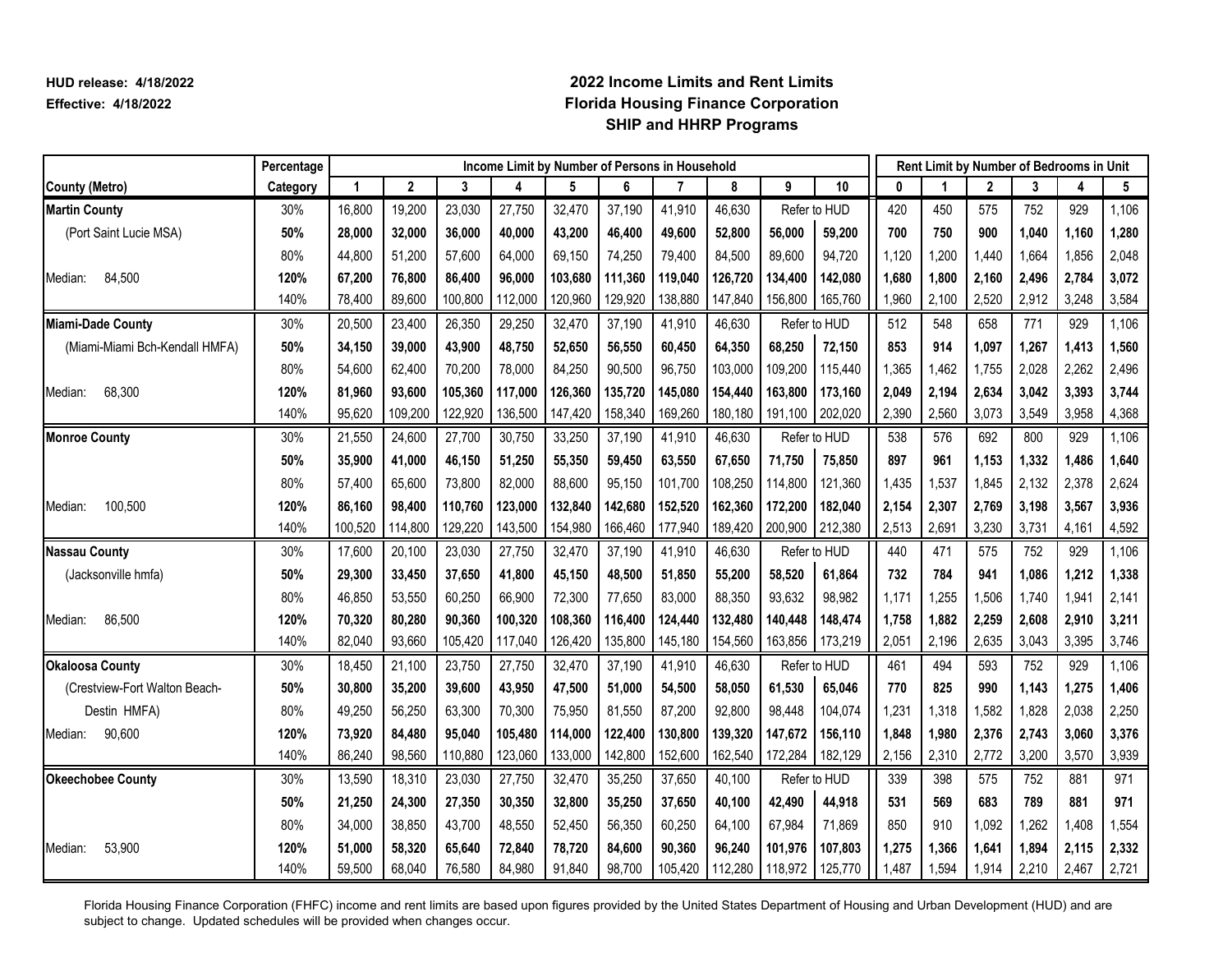|                              | Percentage |        |              |         | Income Limit by Number of Persons in Household |         |         |         |         |         |              |       |       |              |       | Rent Limit by Number of Bedrooms in Unit |       |
|------------------------------|------------|--------|--------------|---------|------------------------------------------------|---------|---------|---------|---------|---------|--------------|-------|-------|--------------|-------|------------------------------------------|-------|
| <b>County (Metro)</b>        | Category   | 1      | $\mathbf{2}$ | 3       | 4                                              | 5       | 6       | 7       | 8       | 9       | 10           | 0     |       | $\mathbf{2}$ | 3     | 4                                        | 5     |
| <b>Orange County</b>         | 30%        | 17,400 | 19,900       | 23,030  | 27,750                                         | 32,470  | 37,190  | 41,910  | 46,630  |         | Refer to HUD | 435   | 466   | 575          | 752   | 929                                      | 1,106 |
| (Orlando-Kissimmee-          | 50%        | 29,050 | 33,200       | 37,350  | 41,450                                         | 44,800  | 48,100  | 51,400  | 54,750  | 58,030  | 61,346       | 726   | 778   | 933          | 1,078 | 1,202                                    | 1,326 |
| Sanford MSA)                 | 80%        | 46,450 | 53,050       | 59,700  | 66,300                                         | 71,650  | 76,950  | 82,250  | 87,550  | 92,848  | 98,154       | 1,161 | 1,243 | 1,492        | 1,724 | 1,923                                    | 2,122 |
| 80,100<br>Median:            | 120%       | 69,720 | 79,680       | 89,640  | 99,480                                         | 107,520 | 115,440 | 123,360 | 131,400 | 139,272 | 147,230      | 1,743 | 1,867 | 2,241        | 2,587 | 2,886                                    | 3,184 |
|                              | 140%       | 81,340 | 92,960       | 104,580 | 116,060                                        | 125,440 | 134,680 | 143,920 | 153,300 | 162,484 | 171,769      | 2,033 | 2,178 | 2,614        | 3,018 | 3,367                                    | 3,715 |
| <b>Osceola County</b>        | 30%        | 17,400 | 19,900       | 23,030  | 27,750                                         | 32,470  | 37,190  | 41,910  | 46,630  |         | Refer to HUD | 435   | 466   | 575          | 752   | 929                                      | 1,106 |
| (Orlando-Kissimmee-          | 50%        | 29,050 | 33,200       | 37,350  | 41,450                                         | 44,800  | 48,100  | 51,400  | 54,750  | 58,030  | 61,346       | 726   | 778   | 933          | 1,078 | 1,202                                    | 1,326 |
| Sanford MSA)                 | 80%        | 46,450 | 53,050       | 59,700  | 66,300                                         | 71,650  | 76,950  | 82,250  | 87,550  | 92,848  | 98,154       | 1,161 | 1,243 | 1,492        | 1,724 | 1,923                                    | 2,122 |
| 80,100<br>Median:            | 120%       | 69,720 | 79,680       | 89,640  | 99,480                                         | 107,520 | 115,440 | 123,360 | 131,400 | 139,272 | 147,230      | 1,743 | 1,867 | 2,241        | 2,587 | 2,886                                    | 3,184 |
|                              | 140%       | 81,340 | 92,960       | 104,580 | 116,060                                        | 125,440 | 134,680 | 143,920 | 153,300 | 162,484 | 171,769      | 2,033 | 2,178 | 2,614        | 3,018 | 3,367                                    | 3,715 |
| <b>Palm Beach County</b>     | 30%        | 19,350 | 22,100       | 24,850  | 27,750                                         | 32,470  | 37,190  | 41,910  | 46,630  |         | Refer to HUD | 483   | 518   | 621          | 752   | 929                                      | 1,106 |
| (W Palm Bch-Boca Raton HMFA) | 50%        | 32,200 | 36,800       | 41,400  | 46,000                                         | 49,700  | 53,400  | 57,050  | 60,750  | 64,400  | 68,080       | 805   | 862   | 1,035        | 1.196 | 1,335                                    | 1,472 |
|                              | 80%        | 51,550 | 58,900       | 66,250  | 73,600                                         | 79,500  | 85,400  | 91,300  | 97,200  | 103,040 | 108,928      | 1,288 | 1,380 | 1,656        | 1,913 | 2,135                                    | 2,356 |
| 90,300<br>Median:            | 120%       | 77,280 | 88,320       | 99,360  | 110,400                                        | 119,280 | 128,160 | 136,920 | 145,800 | 154,560 | 163,392      | 1,932 | 2,070 | 2,484        | 2,871 | 3,204                                    | 3,534 |
|                              | 140%       | 90,160 | 103,040      | 115,920 | 128,800                                        | 139,160 | 149,520 | 159,740 | 170,100 | 180,320 | 190,624      | 2,254 | 2,415 | 2,898        | 3,349 | 3,738                                    | 4,123 |
| <b>Pasco County</b>          | 30%        | 17,300 | 19,750       | 23,030  | 27,750                                         | 32,470  | 37,190  | 41,910  | 46,630  |         | Refer to HUD | 432   | 463   | 575          | 752   | 929                                      | 1,106 |
| (Tampa-St.Petersburg-        | 50%        | 28,750 | 32,850       | 36,950  | 41,050                                         | 44,350  | 47,650  | 50,950  | 54,200  | 57,470  | 60,754       | 718   | 770   | 923          | 1,067 | 1,191                                    | 1,314 |
| Clearwater MSA)              | 80%        | 46,000 | 52,600       | 59,150  | 65,700                                         | 71,000  | 76,250  | 81,500  | 86,750  | 91,952  | 97,206       | 1,150 | 1,232 | 1,478        | 1,708 | 1,906                                    | 2,103 |
| 82,100<br>Median:            | 120%       | 69,000 | 78,840       | 88,680  | 98,520                                         | 106,440 | 114,360 | 122,280 | 130,080 | 137.928 | 145,810      | 1,725 | 1,848 | 2,217        | 2,562 | 2,859                                    | 3,154 |
|                              | 140%       | 80,500 | 91,980       | 103,460 | 114,940                                        | 124,180 | 133,420 | 142,660 | 151,760 | 160,916 | 170,111      | 2,012 | 2,156 | 2,586        | 2,989 | 3,335                                    | 3,680 |
| <b>Pinellas County</b>       | 30%        | 17,300 | 19,750       | 23,030  | 27,750                                         | 32,470  | 37,190  | 41,910  | 46,630  |         | Refer to HUD | 432   | 463   | 575          | 752   | 929                                      | 1,106 |
| (Tampa-St.Petersburg-        | 50%        | 28,750 | 32,850       | 36,950  | 41,050                                         | 44,350  | 47,650  | 50,950  | 54,200  | 57,470  | 60,754       | 718   | 770   | 923          | 1,067 | 1,191                                    | 1,314 |
| Clearwater MSA)              | 80%        | 46,000 | 52,600       | 59,150  | 65,700                                         | 71,000  | 76,250  | 81,500  | 86,750  | 91,952  | 97,206       | 1,150 | 1,232 | 1,478        | 1,708 | 1,906                                    | 2,103 |
| 82,100<br>Median:            | 120%       | 69,000 | 78,840       | 88,680  | 98,520                                         | 106,440 | 114,360 | 122,280 | 130,080 | 137,928 | 145,810      | 1,725 | 1,848 | 2,217        | 2,562 | 2,859                                    | 3,154 |
|                              | 140%       | 80,500 | 91,980       | 103,460 | 114,940                                        | 124,180 | 133,420 | 142,660 | 151,760 | 160,916 | 170,111      | 2,012 | 2,156 | 2,586        | 2,989 | 3,335                                    | 3,680 |
| <b>Polk County</b>           | 30%        | 14,200 | 18,310       | 23,030  | 27,750                                         | 32,470  | 37,190  | 41,850  | 44,550  |         | Refer to HUD | 355   | 406   | 575          | 752   | 929                                      | 1,080 |
| (Lakeland-Winter Haven MSA)  | 50%        | 23,650 | 27,000       | 30,400  | 33,750                                         | 36,450  | 39,150  | 41,850  | 44,550  | 47,250  | 49,950       | 591   | 633   | 760          | 877   | 978                                      | 1,080 |
|                              | 80%        | 37,800 | 43,200       | 48,600  | 54,000                                         | 58,350  | 62,650  | 67,000  | 71,300  | 75,600  | 79,920       | 945   | 1,012 | 1,215        | 1.404 | 1,566                                    | 1,728 |
| 67,500<br>Median:            | 120%       | 56,760 | 64,800       | 72,960  | 81,000                                         | 87,480  | 93,960  | 100,440 | 106,920 | 113,400 | 119,880      | 1,419 | 1,519 | 1,824        | 2,106 | 2,349                                    | 2,592 |
|                              | 140%       | 66,220 | 75,600       | 85,120  | 94,500                                         | 102,060 | 109,620 | 117,180 | 124,740 | 132,300 | 139,860      | 1,655 | 1,772 | 2,128        | 2,457 | 2,740                                    | 3,024 |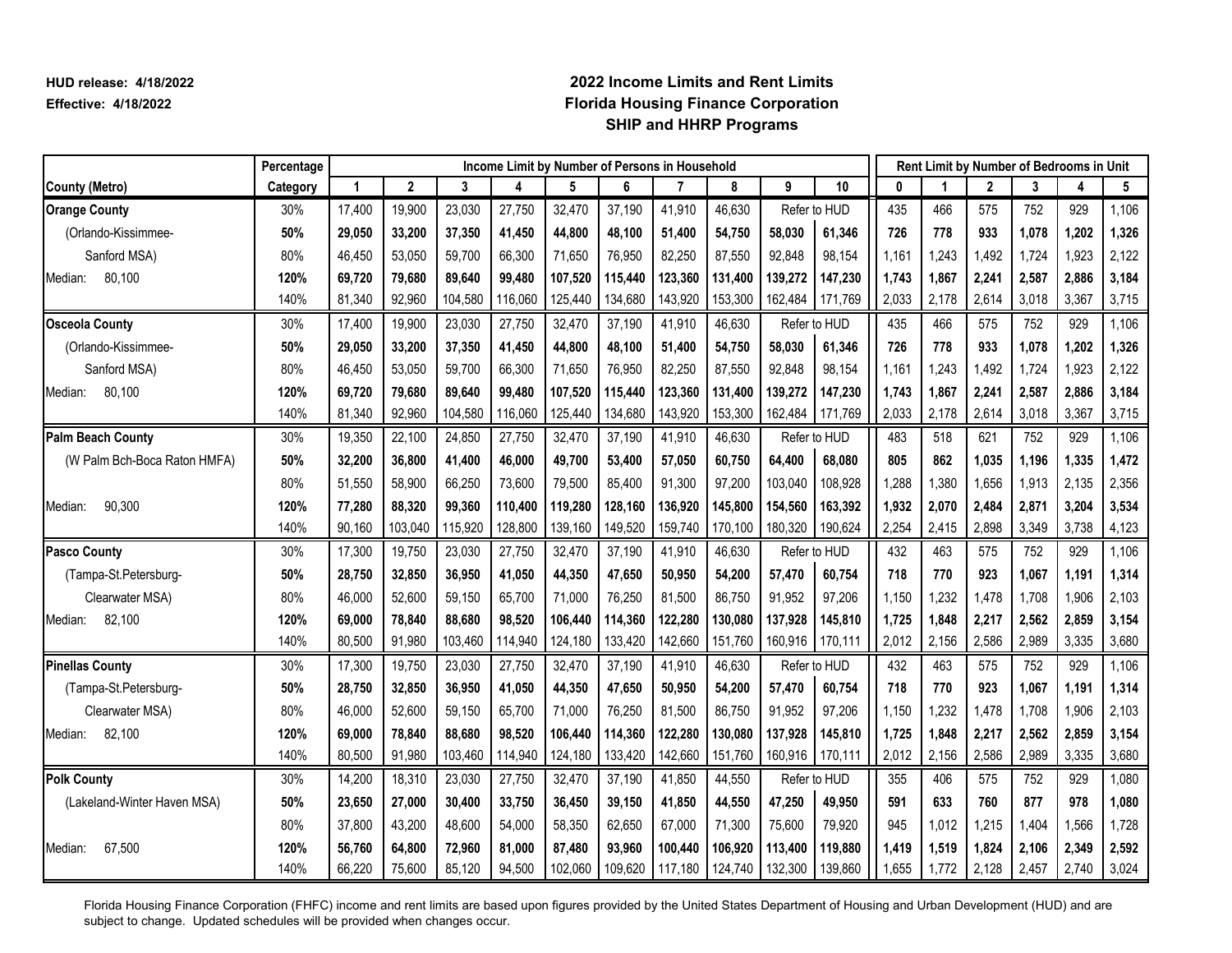|                           | Percentage |        |              |         | Income Limit by Number of Persons in Household |         |         |                |         |         |              |       |       |              |       | Rent Limit by Number of Bedrooms in Unit |       |
|---------------------------|------------|--------|--------------|---------|------------------------------------------------|---------|---------|----------------|---------|---------|--------------|-------|-------|--------------|-------|------------------------------------------|-------|
| <b>County (Metro)</b>     | Category   | 1      | $\mathbf{2}$ | 3       | 4                                              | 5       | 6       | $\overline{7}$ | 8       | 9       | 10           | 0     |       | $\mathbf{2}$ | 3     | 4                                        | 5     |
| <b>Putnam County</b>      | 30%        | 13,590 | 18,310       | 23,030  | 27,750                                         | 32,470  | 35,250  | 37,650         | 40,100  |         | Refer to HUD | 339   | 398   | 575          | 752   | 881                                      | 971   |
|                           | 50%        | 21,250 | 24,300       | 27,350  | 30,350                                         | 32,800  | 35,250  | 37,650         | 40,100  | 42,490  | 44,918       | 531   | 569   | 683          | 789   | 881                                      | 971   |
|                           | 80%        | 34,000 | 38.850       | 43,700  | 48,550                                         | 52,450  | 56,350  | 60,250         | 64,100  | 67,984  | 71,869       | 850   | 910   | 1,092        | 1,262 | 1,408                                    | 1,554 |
| 54,700<br>Median:         | 120%       | 51,000 | 58,320       | 65,640  | 72,840                                         | 78,720  | 84,600  | 90,360         | 96,240  | 101,976 | 107,803      | 1,275 | 1,366 | 1,641        | 1,894 | 2,115                                    | 2,332 |
|                           | 140%       | 59,500 | 68,040       | 76,580  | 84,980                                         | 91,840  | 98,700  | 105,420        | 112,280 | 118,972 | 125,770      | 1,487 | 1,594 | 1,914        | 2,210 | 2,467                                    | 2,721 |
| <b>Saint Johns County</b> | 30%        | 17,600 | 20,100       | 23,030  | 27,750                                         | 32,470  | 37,190  | 41,910         | 46,630  |         | Refer to HUD | 440   | 471   | 575          | 752   | 929                                      | 1,106 |
| (Jacksonville HMFA)       | 50%        | 29,300 | 33,450       | 37,650  | 41,800                                         | 45,150  | 48,500  | 51,850         | 55,200  | 58,520  | 61,864       | 732   | 784   | 941          | 1,086 | 1,212                                    | 1,338 |
|                           | 80%        | 46,850 | 53,550       | 60,250  | 66,900                                         | 72,300  | 77,650  | 83,000         | 88,350  | 93,632  | 98,982       | 1,171 | 1,255 | 1,506        | 1,740 | 1,941                                    | 2,141 |
| 86.500<br>Median:         | 120%       | 70,320 | 80,280       | 90,360  | 100,320                                        | 108,360 | 116,400 | 124,440        | 132,480 | 140.448 | 148,474      | 1,758 | 1,882 | 2,259        | 2,608 | 2,910                                    | 3,211 |
|                           | 140%       | 82,040 | 93,660       | 105,420 | 117,040                                        | 126,420 | 135,800 | 145,180        | 154,560 | 163,856 | 173,219      | 2,051 | 2,196 | 2,635        | 3,043 | 3,395                                    | 3,746 |
| <b>Saint Lucie County</b> | 30%        | 16,800 | 19,200       | 23,030  | 27,750                                         | 32,470  | 37,190  | 41,910         | 46,630  |         | Refer to HUD | 420   | 450   | 575          | 752   | 929                                      | 1,106 |
| (Port Saint Lucie MSA)    | 50%        | 28,000 | 32,000       | 36,000  | 40,000                                         | 43,200  | 46,400  | 49,600         | 52,800  | 56,000  | 59,200       | 700   | 750   | 900          | 1,040 | 1,160                                    | 1,280 |
|                           | 80%        | 44,800 | 51,200       | 57,600  | 64,000                                         | 69,150  | 74,250  | 79,400         | 84,500  | 89,600  | 94,720       | 1,120 | 1,200 | 1,440        | 1,664 | 1,856                                    | 2,048 |
| 84,500<br>Median:         | 120%       | 67,200 | 76,800       | 86,400  | 96,000                                         | 103,680 | 111,360 | 119,040        | 126,720 | 134,400 | 142,080      | 1,680 | 1,800 | 2,160        | 2,496 | 2,784                                    | 3,072 |
|                           | 140%       | 78,400 | 89,600       | 100,800 | 112,000                                        | 120,960 | 129,920 | 138,880        | 147,840 | 156,800 | 165,760      | 1,960 | 2,100 | 2,520        | 2,912 | 3,248                                    | 3,584 |
| <b>Santa Rosa County</b>  | 30%        | 16,250 | 18,600       | 23,030  | 27,750                                         | 32,470  | 37,190  | 41,910         | 46,630  |         | Refer to HUD | 406   | 435   | 575          | 752   | 929                                      | 1,106 |
| (Pensacola-Ferry Pass-    | 50%        | 27,100 | 30,950       | 34,800  | 38,650                                         | 41,750  | 44,850  | 47,950         | 51,050  | 54,110  | 57,202       | 677   | 725   | 870          | 1,005 | 1,121                                    | 1,237 |
| Brent MSA)                | 80%        | 43,300 | 49,500       | 55,700  | 61,850                                         | 66,800  | 71,750  | 76,700         | 81,650  | 86,576  | 91,523       | 1,082 | 1,160 | 1,392        | 1,608 | 1,793                                    | 1,979 |
| 79,500<br>Median:         | 120%       | 65,040 | 74,280       | 83,520  | 92,760                                         | 100,200 | 107,640 | 115,080        | 122,520 | 129,864 | 137,285      | 1,626 | 1,741 | 2,088        | 2,412 | 2,691                                    | 2,970 |
|                           | 140%       | 75,880 | 86,660       | 97,440  | 108,220                                        | 116,900 | 125,580 | 134,260        | 142,940 | 151,508 | 160,166      | 1,897 | 2,031 | 2,436        | 2,814 | 3,139                                    | 3,465 |
| <b>Sarasota County</b>    | 30%        | 18,150 | 20,750       | 23,350  | 27,750                                         | 32,470  | 37,190  | 41,910         | 46,630  |         | Refer to HUD | 453   | 486   | 583          | 752   | 929                                      | 1,106 |
| (North Port-Sarasota-     | 50%        | 30,250 | 34,550       | 38,850  | 43,150                                         | 46,650  | 50,100  | 53,550         | 57,000  | 60.410  | 63,862       | 756   | 810   | 971          | 1,122 | 1,252                                    | 1,381 |
| Bradenton MSA)            | 80%        | 48,350 | 55,250       | 62,150  | 69,050                                         | 74,600  | 80,100  | 85,650         | 91,150  | 96,656  | 102,179      | 1,208 | 1,295 | 1,553        | 1,795 | 2,002                                    | 2,210 |
| 90,400<br>Median:         | 120%       | 72,600 | 82,920       | 93,240  | 103,560                                        | 111,960 | 120,240 | 128.520        | 136,800 | 144.984 | 153,269      | 1,815 | 1.944 | 2,331        | 2,694 | 3,006                                    | 3,316 |
|                           | 140%       | 84,700 | 96,740       | 108,780 | 120,820                                        | 130,620 | 140,280 | 149,940        | 159,600 | 169,148 | 178,814      | 2,117 | 2,268 | 2,719        | 3,143 | 3,507                                    | 3,869 |
| <b>Seminole County</b>    | 30%        | 17,400 | 19,900       | 23,030  | 27,750                                         | 32,470  | 37,190  | 41,910         | 46,630  |         | Refer to HUD | 435   | 466   | 575          | 752   | 929                                      | 1,106 |
| (Orlando-Kissimmee-       | 50%        | 29,050 | 33,200       | 37,350  | 41,450                                         | 44,800  | 48,100  | 51,400         | 54,750  | 58,030  | 61,346       | 726   | 778   | 933          | 1,078 | 1,202                                    | 1,326 |
| Sanford MSA)              | 80%        | 46,450 | 53,050       | 59,700  | 66,300                                         | 71,650  | 76,950  | 82,250         | 87,550  | 92,848  | 98,154       | 1,161 | 1,243 | 1,492        | 1,724 | 1,923                                    | 2,122 |
| 80,100<br>Median:         | 120%       | 69,720 | 79,680       | 89,640  | 99,480                                         | 107,520 | 115,440 | 123,360        | 131,400 | 139,272 | 147,230      | 1,743 | 1,867 | 2,241        | 2,587 | 2,886                                    | 3,184 |
|                           | 140%       | 81,340 | 92,960       | 104,580 | 116,060                                        | 125,440 | 134,680 | 143,920        | 153,300 | 162,484 | 171,769      | 2,033 | 2,178 | 2,614        | 3,018 | 3,367                                    | 3,715 |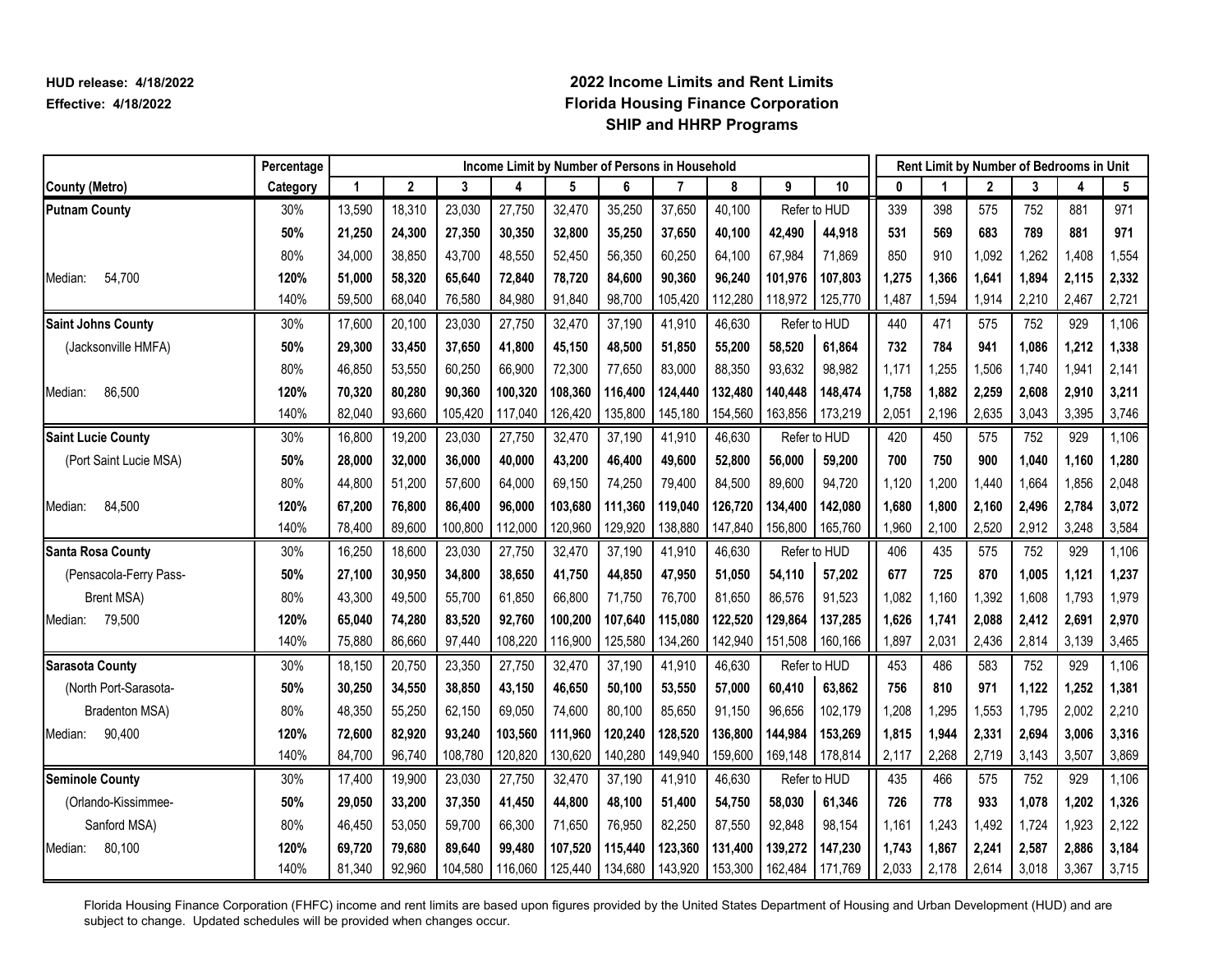|                         | Percentage |        |              |        | Income Limit by Number of Persons in Household |         |         |         |         |         |              |       |       |              |       | Rent Limit by Number of Bedrooms in Unit |       |
|-------------------------|------------|--------|--------------|--------|------------------------------------------------|---------|---------|---------|---------|---------|--------------|-------|-------|--------------|-------|------------------------------------------|-------|
| <b>County (Metro)</b>   | Category   | 1      | $\mathbf{2}$ | 3      | 4                                              | 5       | 6       | 7       | 8       | 9       | 10           | 0     |       | $\mathbf{2}$ | 3     | 4                                        | 5     |
| <b>Sumter County</b>    | 30%        | 15,850 | 18,310       | 23,030 | 27,750                                         | 32,470  | 37,190  | 41,910  | 46,630  |         | Refer to HUD | 396   | 427   | 575          | 752   | 929                                      | 1,106 |
|                         | 50%        | 26,400 | 30,150       | 33,900 | 37,650                                         | 40,700  | 43,700  | 46,700  | 49,700  | 52,710  | 55,722       | 660   | 706   | 847          | 979   | 1,092                                    | 1,205 |
|                         | 80%        | 42,200 | 48,200       | 54,250 | 60,250                                         | 65,100  | 69,900  | 74,750  | 79,550  | 84,336  | 89,155       | 1,055 | 1,130 | 1,356        | 1,566 | 1,747                                    | 1,928 |
| 83,300<br>Median:       | 120%       | 63,360 | 72,360       | 81,360 | 90,360                                         | 97,680  | 104,880 | 112,080 | 119,280 | 126,504 | 133,733      | 1,584 | 1,696 | 2,034        | 2,350 | 2,622                                    | 2,892 |
|                         | 140%       | 73,920 | 84,420       | 94,920 | 105,420                                        | 113,960 | 122,360 | 130,760 | 139,160 | 147,588 | 156,022      | 1,848 | 1,979 | 2,373        | 2,742 | 3,059                                    | 3,374 |
| <b>Suwannee County</b>  | 30%        | 13,590 | 18,310       | 23,030 | 27,750                                         | 32,470  | 35,250  | 37,650  | 40,100  |         | Refer to HUD | 339   | 398   | 575          | 752   | 881                                      | 971   |
|                         | 50%        | 21,250 | 24,300       | 27,350 | 30,350                                         | 32,800  | 35,250  | 37,650  | 40,100  | 42,490  | 44,918       | 531   | 569   | 683          | 789   | 881                                      | 971   |
|                         | 80%        | 34,000 | 38,850       | 43,700 | 48,550                                         | 52,450  | 56,350  | 60,250  | 64,100  | 67,984  | 71,869       | 850   | 910   | 1,092        | 1,262 | 1,408                                    | 1,554 |
| 59,100<br>Median:       | 120%       | 51,000 | 58,320       | 65,640 | 72,840                                         | 78,720  | 84,600  | 90,360  | 96,240  | 101,976 | 107,803      | 1,275 | 1,366 | 1,641        | 1,894 | 2,115                                    | 2,332 |
|                         | 140%       | 59,500 | 68,040       | 76,580 | 84,980                                         | 91,840  | 98,700  | 105,420 | 112,280 | 118,972 | 125,770      | 1,487 | 1,594 | 1,914        | 2,210 | 2,467                                    | 2,721 |
| <b>Taylor County</b>    | 30%        | 13,590 | 18,310       | 23,030 | 27,750                                         | 32,470  | 35,250  | 37,650  | 40,100  |         | Refer to HUD | 339   | 398   | 575          | 752   | 881                                      | 971   |
|                         | 50%        | 21,250 | 24,300       | 27,350 | 30,350                                         | 32,800  | 35,250  | 37,650  | 40,100  | 42,490  | 44,918       | 531   | 569   | 683          | 789   | 881                                      | 971   |
|                         | 80%        | 34,000 | 38,850       | 43,700 | 48,550                                         | 52,450  | 56,350  | 60,250  | 64,100  | 67,984  | 71,869       | 850   | 910   | 1,092        | 1,262 | 1,408                                    | 1,554 |
| 55,800<br>Median:       | 120%       | 51,000 | 58,320       | 65,640 | 72,840                                         | 78,720  | 84,600  | 90,360  | 96,240  | 101,976 | 107,803      | 1,275 | 1,366 | 1,641        | 1,894 | 2,115                                    | 2,332 |
|                         | 140%       | 59,500 | 68,040       | 76,580 | 84,980                                         | 91,840  | 98,700  | 105,420 | 112,280 | 118,972 | 125,770      | 1,487 | 1,594 | 1,914        | 2,210 | 2,467                                    | 2,721 |
| <b>Union County</b>     | 30%        | 13,590 | 18,310       | 23,030 | 27,750                                         | 32,470  | 35,250  | 37,650  | 40,100  |         | Refer to HUD | 339   | 398   | 575          | 752   | 881                                      | 971   |
|                         | 50%        | 21,250 | 24,300       | 27,350 | 30,350                                         | 32,800  | 35,250  | 37,650  | 40,100  | 42,490  | 44,918       | 531   | 569   | 683          | 789   | 881                                      | 971   |
|                         | 80%        | 34,000 | 38,850       | 43,700 | 48,550                                         | 52,450  | 56,350  | 60,250  | 64,100  | 67,984  | 71,869       | 850   | 910   | 1,092        | 1,262 | 1,408                                    | 1,554 |
| 59,700<br>Median:       | 120%       | 51,000 | 58,320       | 65,640 | 72,840                                         | 78,720  | 84,600  | 90,360  | 96,240  | 101,976 | 107,803      | 1,275 | 1,366 | 1,641        | 1,894 | 2,115                                    | 2,332 |
|                         | 140%       | 59,500 | 68,040       | 76,580 | 84,980                                         | 91,840  | 98,700  | 105,420 | 112,280 | 118,972 | 125,770      | 1,487 | 1,594 | 1,914        | 2,210 | 2,467                                    | 2,721 |
| <b>Volusia County</b>   | 30%        | 15,400 | 18,310       | 23,030 | 27,750                                         | 32,470  | 37,190  | 41,910  | 46,630  |         | Refer to HUD | 385   | 421   | 575          | 752   | 929                                      | 1,106 |
| (Deltona-Daytona Beach- | 50%        | 25,600 | 29,250       | 32,900 | 36,550                                         | 39,500  | 42,400  | 45,350  | 48,250  | 51,170  | 54,094       | 640   | 685   | 822          | 950   | 1,060                                    | 1,170 |
| Ormond Beach MSA)       | 80%        | 40,950 | 46,800       | 52,650 | 58,500                                         | 63,200  | 67,900  | 72,550  | 77,250  | 81,872  | 86,550       | 1,023 | 1,096 | 1,316        | 1,521 | 1,697                                    | 1,872 |
| Median: 73,300          | 120%       | 61,440 | 70,200       | 78,960 | 87,720                                         | 94,800  | 101,760 | 108,840 | 115,800 | 122,808 | 129,826      | 1,536 | 1,645 | 1,974        | 2,281 | 2,544                                    | 2,808 |
|                         | 140%       | 71,680 | 81,900       | 92,120 | 102,340                                        | 110,600 | 118,720 | 126,980 | 135,100 | 143,276 | 151,463      | 1,792 | 1,919 | 2,303        | 2,661 | 2,968                                    | 3,276 |
| <b>Wakulla County</b>   | 30%        | 16,600 | 18,950       | 23,030 | 27,750                                         | 32,470  | 37,190  | 41,910  | 46,630  |         | Refer to HUD | 415   | 444   | 575          | 752   | 929                                      | 1,106 |
| (Wakulla County HMFA)   | 50%        | 27,600 | 31,550       | 35,500 | 39,400                                         | 42,600  | 45,750  | 48,900  | 52,050  | 55,160  | 58,312       | 690   | 739   | 887          | 1,025 | 1,143                                    | 1,261 |
|                         | 80%        | 44,150 | 50,450       | 56,750 | 63,050                                         | 68,100  | 73,150  | 78,200  | 83,250  | 88,256  | 93,299       | 1,103 | 1,182 | 1,418        | 1,639 | 1,828                                    | 2,018 |
| 78,800<br>Median:       | 120%       | 66,240 | 75,720       | 85,200 | 94,560                                         | 102,240 | 109,800 | 117,360 | 124,920 | 132,384 | 139,949      | 1,656 | 1,774 | 2,130        | 2,460 | 2,745                                    | 3,028 |
|                         | 140%       | 77,280 | 88,340       | 99,400 | 110,320                                        | 119,280 | 128,100 | 136,920 | 145,740 | 154,448 | 163,274      | 1,932 | 2,070 | 2,485        | 2,870 | 3,202                                    | 3,533 |